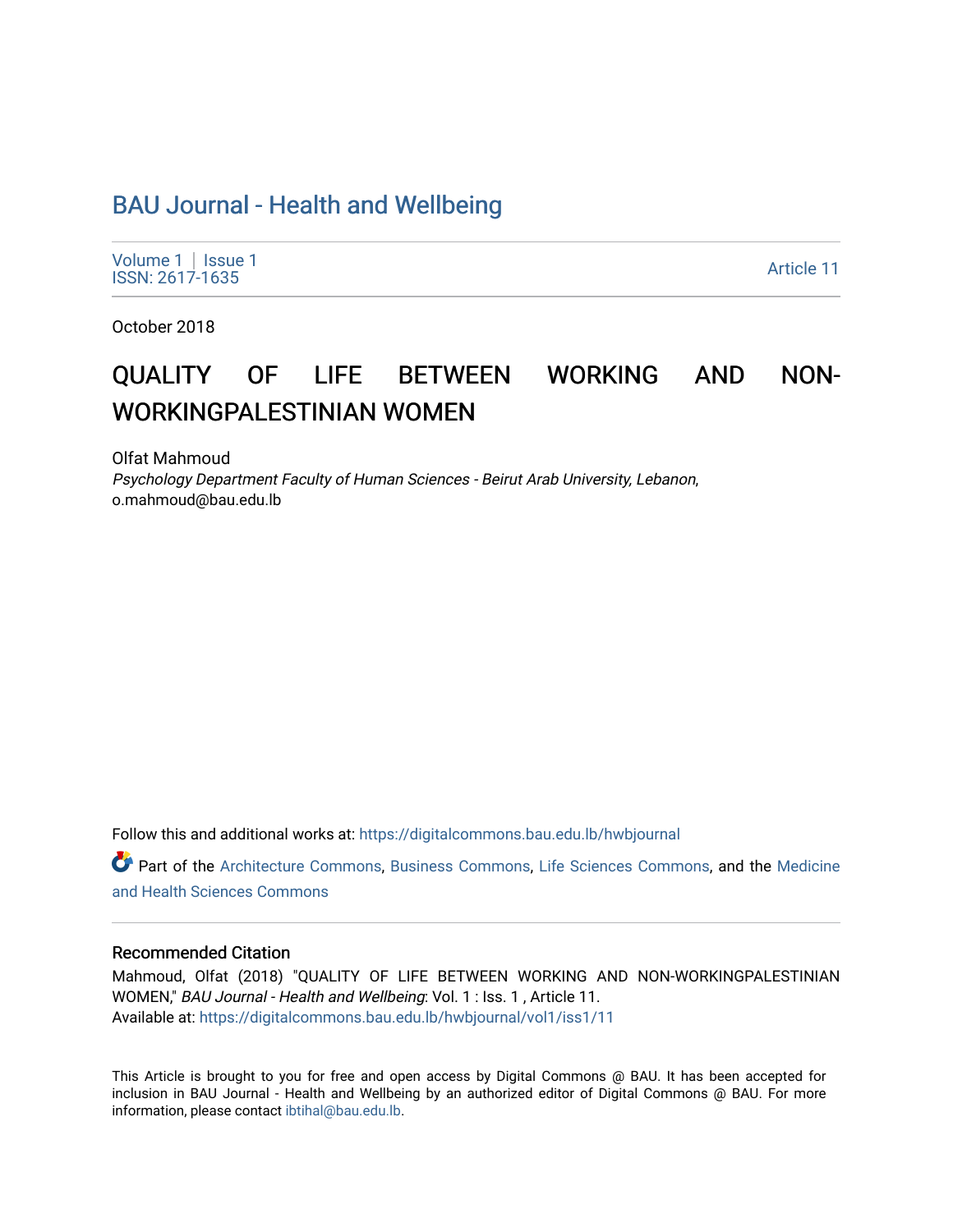# QUALITY OF LIFE BETWEEN WORKING AND NON-WORKINGPALESTINIAN WOMEN

#### **Abstract**

This study tackles a number of variables that form the core of positive psychology: self-efficacy, optimism, the estimations of physical health, mental health, happiness and satisfaction, in addition to the variable of healthy behavior which is deemed a new-comer in Arab studies. The study, thus, seeks to determine the differences between these variable in the light of sex, as well as the relation between healthy behavior and the variables of the study. It also seeks to identify the factors that can be extracted from the correlation coefficients among the scales used, and finally to identify the variables that may predict healthy behaviors by sex. The sample of the study included 370 male and female Lebanese students at Beirut Arab University. Their ages ranged from 17 to 22 years. Four scales were used: a self-report for the physical health, the mental health, happiness and satisfaction of life, as well as a healthy behavior scale, all developed by Ahmed Abdel Khalek. The results of the study revealed statistically significant differences between the males and the females on the variables: in terms of the healthy behavior (the means of females was higher), the mental health, the happiness (the means of males was higher). There was also a significant correlations between the variable, all in accordance with sex. Using factorial analysis of the correlation coefficients between the scales used, two factors were extracted. Multiple regression analysis was used to determine how far the variables of the study contribute to the interpretation of variance in the dependent variable of the two samples. It was shown that the most important variables predicting healthy behavior concerning the sample of males include optimism, self-efficacy, and physical health. As for the female sample, self-efficacy and physical health were predictors of healthy behavior. It was observed that the two regression models for both males and females coincide in the independent variables: self-efficacy and physical health, which predict and affect healthy behavior.

#### Keywords

Quality of life, scale, Palestinian women, working and non-working women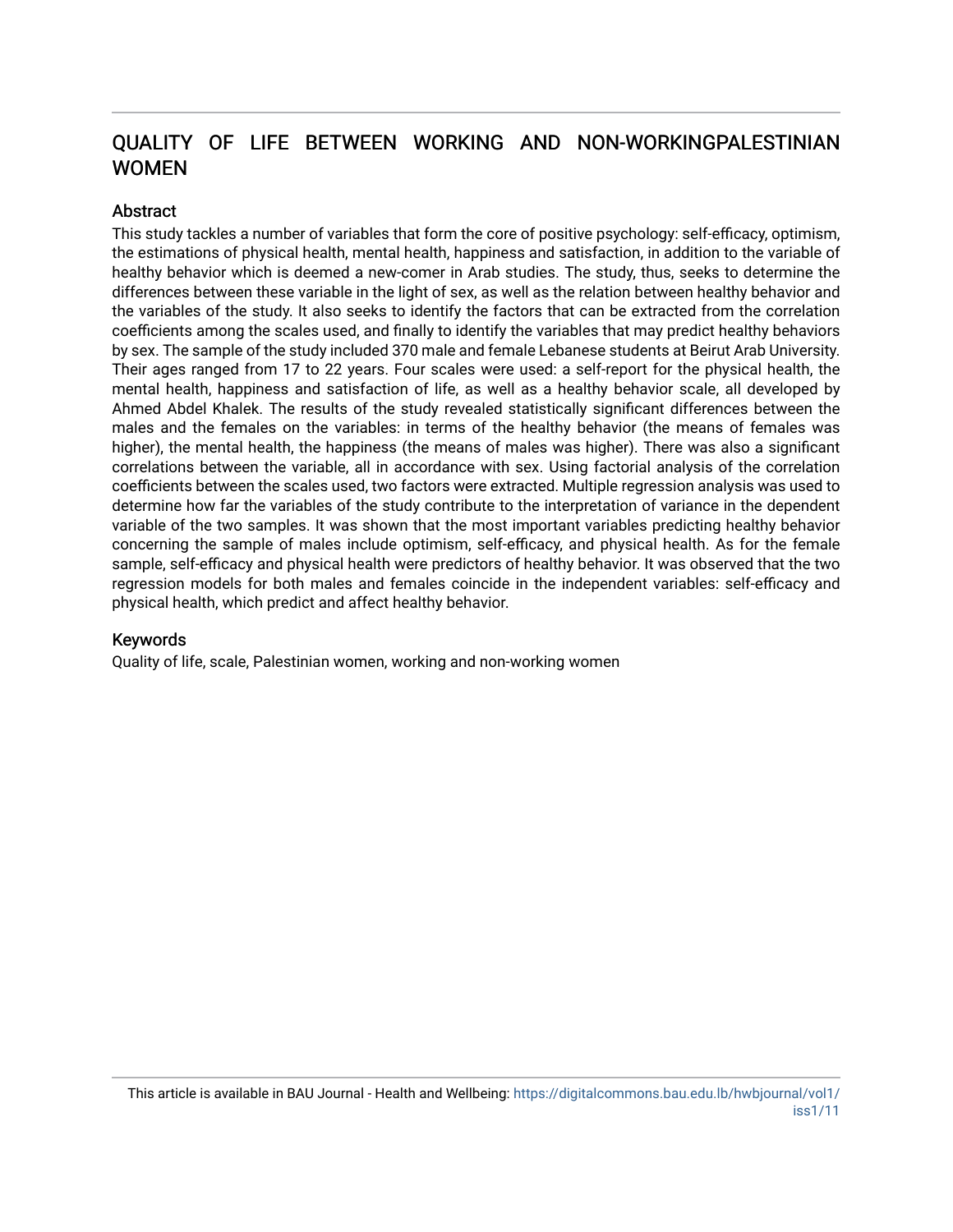# **QUALITY OF LIFE BETWEEN WORKING AND NON-WORKING PALESTINIAN WOMEN**

**نوعية الحياة لدى العامالت وغير العامالت من السيدات الفلسطينيات**

 $O.$  *Mahmoud*<sup>1</sup>

## **ABSTRACT**

*This This study tackles a number of variables that form the core of positive psychology: self-efficacy, optimism, the estimations of physical health, mental health, happiness and satisfaction, in addition to the variable of healthy behavior which is deemed a new-comer in Arab studies. The study, thus, seeks to determine the differences between these variable in the light of sex, as well as the relation between healthy behavior and the variables of the study. It also seeks to identify the factors that can be extracted from the correlation coefficients among the scales used, and finally to identify the variables that may predict healthy behaviors by sex. The sample of the study included 370 male and female Lebanese students at Beirut Arab University. Their ages ranged from 17 to 22 years. Four scales were used: a self-report for the physical health, the mental health, happiness and satisfaction of life, as well as a healthy behavior scale, all developed by Ahmed Abdel Khalek*. *The results of the study revealed statistically significant differences between the males and the females on the variables: in terms of the healthy behavior (the means of females was higher), the mental health, the happiness (the means of males was higher). There was also a significant correlations between the variable, all in accordance with sex. Using factorial analysis of the correlation coefficients between the scales used, two factors were extracted. Multiple regression analysis was used to determine how far the variables of the study contribute to the interpretation of variance in the dependent variable of the two samples. It was shown that the most important variables predicting healthy behavior concerning the sample of males include optimism, self-efficacy, and physical health. As for the female sample, self-efficacy and physical health were predictors of healthy behavior. It was observed that the two regression models for both males and females coincide in the independent variables: self-efficacy and physical health, which predict and affect healthy behavior.*

## **KEYWORDS**

Quality of life, scale, Palestinian women, working and non-working women.

**1. مقدمة**

 $\overline{a}$ 

<sup>1</sup> Olfat Mahmoud Psychology Department Faculty of Human Sciences - Beirut Arab University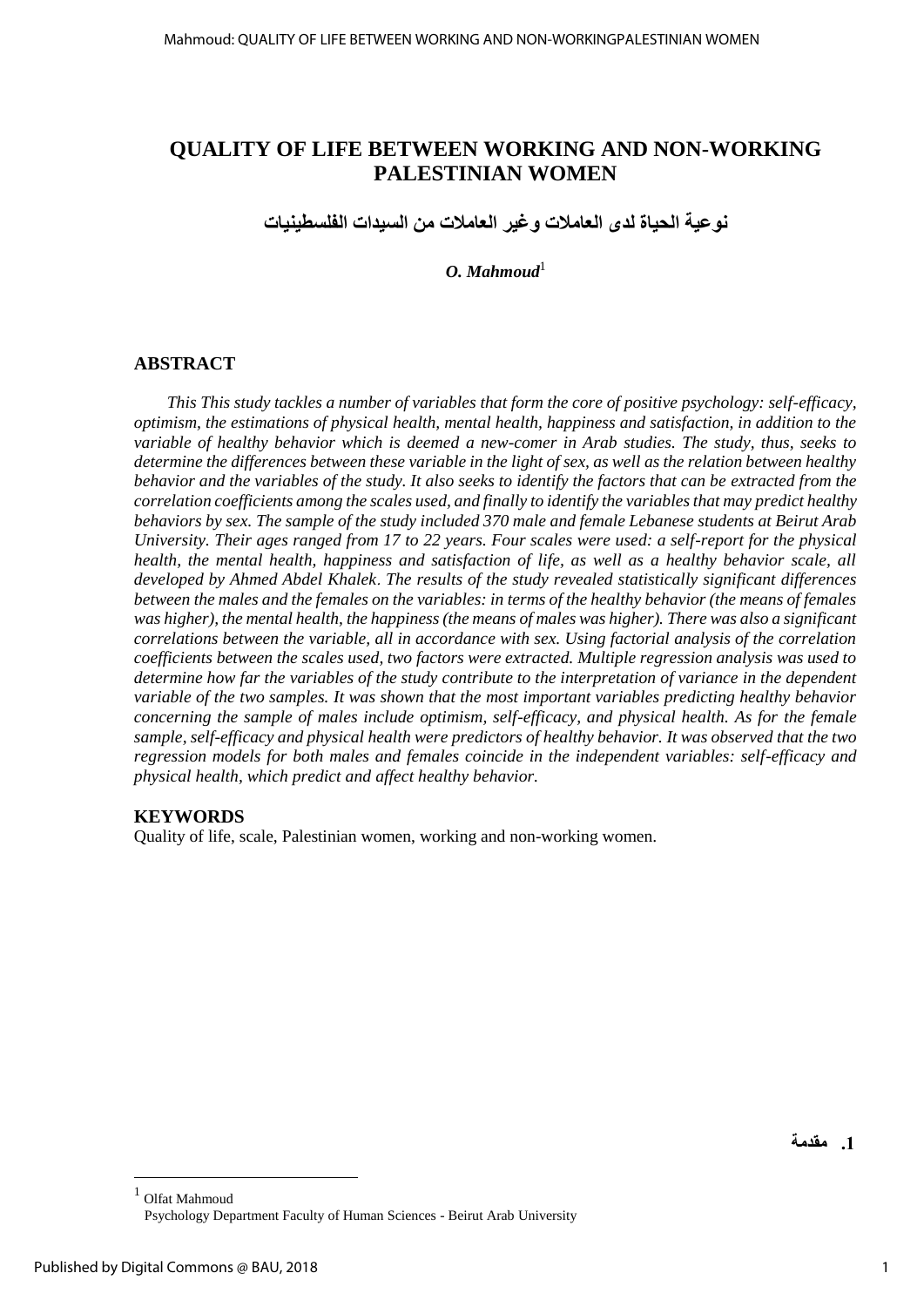نعد نوعية الحياة"\* وجودتها هدفاً أسـاسـياً لكل إنسـان، ومن هذا المنطلق زاد اهتمام الباحثين في مجال علم النفس، في السـنوات الأخيرة، بالموضـوعات التي تؤكد إيجابية الشـخصـية الإنسـانية، مثل مفهوم نوعية الحياة. وتفترض الباحثة أن هناك علاقة وثيقة بين نوعية الحياة، وكثير من المفاهيم الأخرى كتقبل الذات، وتحقيق الذات، ومفهوم الذات، فضــــلاً عن بعض المتغيرات الاكلينيكيـة كاضطرابات النوم والأكل، بالإضافة إلى الشخصية، والأخيرة من ضمن موضوعات اهتمام هذه الدراسة، ويشدد علم النفس الإنساني على ضىرورة أن تكون الحياة الداخلية والخارجية للإنسـان أكثر عمقاً وتوافقاً، مما يجعله أفضـل قدرة على التعامل الكفء مع قسـاوة ظروف الحياة المحيطة به. وينسجم هذا التوجه مع دعوة "سيلجمان"Seligman الرئيس الأسبق للرابطة النفسية الأمريكية APA، إلى أن يعمل علم النفس على دراسـة ما يجعل الحياة جديرة بالعيش، من خلال شـعور الإنسـان بجودتها، أو معناها، لاستثمار وجوده الأصـيل في بناء ما يفيد الأجيال الحاضـرة واللاحقة وابتكاره، ويعد مفهوم نوعية الحياة أو معنى الحياة من بين الاهتمامات الوجودية للإنسان، التي حاولت تحويل مسار علم النفس إلى أن يجعل حياة الناس تتوجه إلى السعادة، وإشاعة الحب، والعدالة الاجتماعية، بدلاً من التركيز على الشذوذ، والأمراض النفسية لدى الشخصية الإنسانية، ويندرج مفهوم نوعية الحياة ضمن المفاهيم الإيجابية في علم النفس وخصــوصـــأ في التوجه الإنســاني الوجودي، بعد أن حرر "فرانكل" V.Frankl هذا المفهوم من أصــوله الفكرية والفلسـفية، ومنحه إمكانية التوظيف الإجرائي، فغدا موضوعاً جديراً بالبحث العلمي في علم النفس بعد الحرب العالمية الثانية وبتأثير منها.

إن نوعية حياة الفرد ترتبط بالمسـتوى الذي يصــل إليه في إشــباع مختلف حاجاته النفسـية والاجتماعية وإرضــائها، بما توفره له مؤسسات مجتمعه المختلفة من امكانات، وبقدراته التي يحاول فيها استغلال تلك الامكانات لإشباع تلك الحاجات، وبالنسبة إلى المرأة المتأخرة عن زواجها، فإن هناك تفاوتاً في درجة إحســـاســـها بنوعية الحياة التي تعيشـــها، طالما أن هناك اخفاقاً في درجة إشـــباعها لحاجاتها النفسية والاجتماعية، وهل أشـبعت هذه الحاجات في أوقاتها المناسـبة، أم أنها تأخرت عن ذلك؟ وتعرف نوعية الحياة كما أوردته المجموعة الدولية التابعة لمنظمة الصحة العالمية WHOعلى أنها إدراك الأفراد لمركز هم في الحياة، وسياق الثقافة، ونسق القيم التي يعيشون فيه، وفي علاقة ذلك بأهدافهم، وتوقعاتهم، ومستوياتهم، وأنه مفهوم واسع، ومعقَّد، ويتأثر بصـحة الفرد الجسمية، وحالته النفســـية، ومســـتوى اســـتقلاله، وعلاقاته الاجتماعية، وعلاقته بالجوانب المهمة في البيئة التي يعيش فيها، وبما أن عينات الدراسة هن من السيدات الفلسطينيات، فمن الضـروري أن نلقي الضوء على واقع المرأة الفلسطينية، ترتبط معاناة المرأة الفلسطينية اللاجئة ارتباطاً وثيقاً بظروف اقتلاعها وتشريدها من أرضها في أرجاء الأرض هذه المعاناة لم تخف وطأتها منذ نكبة 1948 .

تعد المعاناة الإنســـانية والمعيشـــية هي القاســـم المشـــترك بين النســـاء اللاجئات في جميع أماكن وجودهّن، وتحديداً في داخل المخيمات. تتشـابه معاناة النسـاء اللاجئات في عديد من القضـايا والعناوين، ومن ثمَّ تتوحد برامجها، وتختلف مع بعضـها وتتباين في محددات أخرى وفق سياسة البلد المضـيف، وقوانينـه، والحريات، والمكتسبات التي يمنحها أو يوفرها لهذا القطاع الواسع الذي يطلق عليه اللاجئات الفلسطينيات، إنّ حياة الفلسطينيات في المخيمات الموجودة في لبنان صعبة، وتفتقر إلى الحد الأدنى من شروط الحياة، فهم يقطنون في أماكن لا تصــلح أحيانا للسـكن الأدمي من خيم، وبركســات، وبيوت الزينكو والصــفيح، في بيئة تفتقر إلى الشــروط الصَّحية، وإلى الخدمات الضروَّرية التي تُعَدُّ شرطاً ضَرورياً للحياة الإنسانية.

## **2. مشكلة الدراسة**

- تشكل المرأة نصف المجتمع، وهي من تلد النصف الأخر وهذا ما يؤكد على ضرورة الاهتمام بها، والانتباه الى القضايا أو المشكلات التي تعاني منها. فهي العامل المؤثر والفعّال في إنتاجية الأجيال الحالية، وصياغة الأجيال القادمة (أحمد، 1998، ص11)
- تاريخياً، ارتبط عمل المرأة ارتباطاً وثيقاً بوضعها ومكانتها في المجتمع، ونظرة المجتمع إليها. كما أن تعليم المرأة، ونوع التعليم، وكيفيته، ومتطلبات الحياة الاجتماعية، والقيم السائدة في المجتمع هي التي تساعد المرأة على العمل، وتمهد لها الطريق للخروج من المنزل، والمشاركة في الحياة (الجوير، 1995، ص ص 23-27)
- أما في العصر الحالي فإن عمل المر أة أصبح حاجة ملحة بالإضافة إلى عملها المنزلي، مما جعل المر أة العاملة تعاني من الصراع بين متطلبات العمل والأسرة، وهذا زاد من شعورها بالمشقة والضغوط النفسية. وقد ظهر ذلك على شكل توتر وتشعور بإنهاك جسدي، أو قلق نفسي، أو شعور بالإحباط، أو المعاناة من الصر اع النفسي الناتج عن ضغط الوقت، وخلل في العلاقات الاجتماعية، وشعورها أحياناً بعدم الكفاءة لعدم قدرتها على احداث التوازن بين المسؤوليات المختلفة لمها (عبد الفناح، 1984، ص245). ونتيجة للأدوار المتعددة التي تمارسها المرأة سواء أكانت سيدة عاملة أم زوجة وأماً، فهناك احتمال كبير بتأثير تلك الالتزامات على نوعية الحياة عند المرأة (Birdman, 2003).
- تعاني السيدات العاملات من كثير من الضغوطات الأسرية و المهنية في المجتمعات العربية بصفة عامة. وقد أدت هذه الضغوطات الأسرية والمهنية إلى ارتفاع معدلات الأمراض العضوية مثل: ارتفاع ضغط الدم، والسكر، وأمراض القلب، إلخ... مما جعل السيدة العاملة غير قادرة في كثير من الأحيان على ممارسة الأساليب السليمة لضمان نوعية حياة صحية وسوية.
- وقد أثرت تلك الضغوطات على سمات شخصية السيدات العاملات، فيتوقع أن ترتفع لديهن معدلات التوتر، والقلق، وتنخفض معدلات الاتزان الانفعالي، ممّا يؤثر سلباً على الصعيدين الشخصي والاجتماعي. وبات الأمر يتطلب إيجاد محاولات جادة لتوعية السيدات العاملات عن أهمية تغيير نمط حياتهن، وتبني نمط للحياة يتسم بالجودة، والنوعية الطيبة، للحد من نسبة إصابتهن بأمر اض عضوية أو نفسية.
- تشـكل المرأة نصـف المجتمع، وهي من تلد النصـف الأخر . وهذا ما يؤكد على ضـرورة الاهتمام بها، والانتباه الى القضــايا أو المشـــكلات التي تعاني منها. فهي العامل المؤثر والفعّال في إنتاجية الأجيال الحالية، وصــــياغة الأجيال القادمة (أحمد، 1998، ص 1 1 )
- تاريخياً، ارتبط عمل المرأة ارتباطاً وثيقاً بوضـــعها ومكانتها في المجتمع، ونظرة المجتمع إليها. كما أن تعليم المرأة، ونوع النعليم، وكيفيته، ومنطلبات الحياة الاجتماعية، والقيم السـائدة في المجتمع هي التي تسـاعد المرأة على العمل، وتمهد لها الطريق للخروج من المنزل، والمشاركة في الحياة (الجوير، 1995، ص. ص 23-27)
- أما في العصــــر الحالي فإن عمل المرأة أصــــبح حاجة ملحة بالإضــــافة إلى عملها المنزلي، مما جعل المرأة العاملة تعاني من الصراع بين متطلبات العمل والأسرة، وهذا زاد من شعور ها بالمشقة والضغوط النفسية. وقد ظهر ذلك على شكل توتر وشعور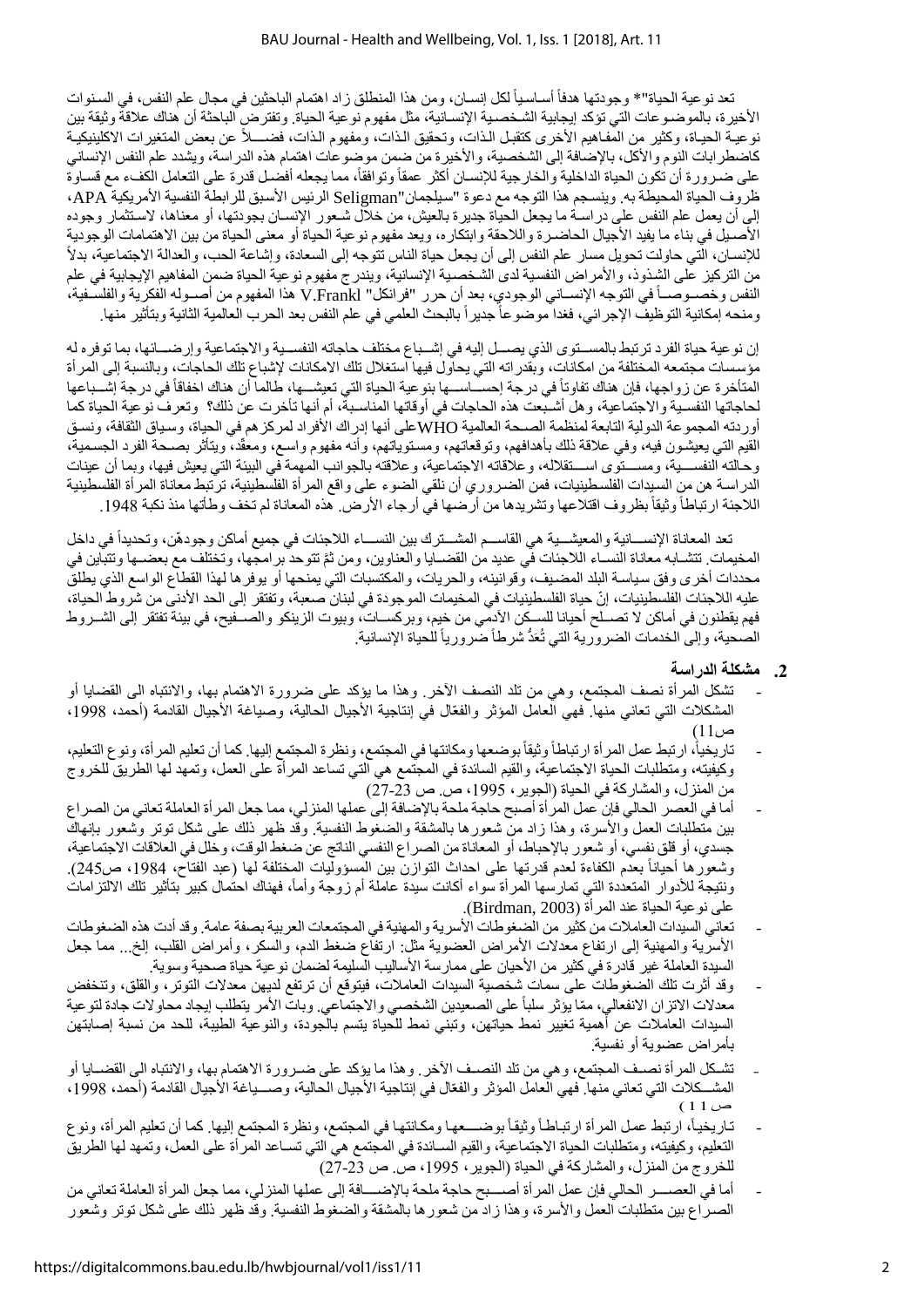بإنهاك جسدي، أو قلق نفسي، أو شعور بالإحباط، أو المعاناة من الصـراع النفسـي الناتج عن ضغط الوقت، وخلل في العلاقات الاجتماعية، وشــعورها أحياناً بعدم الكفاءة لعدم قدرتها على احداث التوازن بين المســؤوليات المختلفة لها (عبد الفتاح، 1984، ص245). ونتيجة للأدوار المتعددة التي تمارسـها المرأة سـواء أكانت سـيدة عاملة أم زوجة وأماً، فهناك احتمال كبير بتأثير تلك الالتزامات على نوعية الحياة عند المرأة (Birdman, 2003).

- تعاني السسيدات العاملات من كثير من الضسغوطات الأسسرية والمهنية في المجتمعات العربية بصسفة عامة. وقد أدت هذه الضغوطات الأسرية والمهنية إلى ارتفاع معدلات الأمراض العضوية مثل: ارتفاع ضغط الدم، والسكر ، وأمراض القلب، إلخ... مما جعل السيدة العاملة غير قادرة في كثير من الأحيان على ممارسة الأساليب السليمة لضمان نوعية حياة صحية وسوية.
- وقد أثرت تلك الضمغوطات على سمات شخصية السيدات العاملات، فيتوقع أن ترتفع لديهن معدلات التوتر ، والقلق، وتنخفض معدلات الاتزان الانفعالي، ممّا يؤثر سـلباً على الصــعيدين الشــخصــي والاجتماعيّ. وبات الأمر يتطلب إيجاد محاولات جادة لتوعية السسيدات العاملات عن أهمية تغيير نمط حياتهن، وتبني نمط للَّحياة يتســم بالجودة، والنوعية الطيبة، للحد من نســبة إصابتهن بأمراض عضوية أو نفسية.

و عليه تتحدد مشكلة الدر اسة في التساؤ لات الآتية:

- هل تختلف نو عية الحياة بين السيدات الفلسطينيات العاملات؟ فير العاملات؟
	- هل تختلف نوعية الحياة باختلاف نوع المهنة؟
		- مشكلة الدر اسة في التساؤ لات الآتية:

#### **1.2 المشكلة الرئيسية**

التعرف إلى نوعية الحياة لدى عينتين من السيدات الفلسطينيات العاملات، والسيدات الفلسطينيات غير العاملات، وفي ضوء عامل نوع المهنة.

#### **2.2 أهمية الدراسة**

أصسبحت الضسغوط من سسمات العصسر الحديث، وهو ما أدى إلى حدوث تغيرات نمطية في الأحوال الاقتصسادية والاجتماعية، إذ أصبحت صـيرورة الحياة في تغير مسـتمر ، يتطلب العمل دوماً على مواكبتها ومسـايرتها لتحقيق الانسـجام معها، والتكيف مع هذه الحياة العصرية. وفي خضم ذلك ازدادت الضغوط وتعددت مصادر ها، وأصبحت شائعة لدى مختلف شرائح المجتمع، وكذلك السيدات اللائي يتعرضن لضـغوط الحياة كغير هن من أفراد المجتمع، مما أدى إلى التأثير في نوعية حياتهن وجودتها، وتعاني المر أة الفلسطينية بصـفة عامة من ضـغوطات شـديدة على جميع الأصــعدة. والملاحظ أنها فقدت نوعية حياة طيبة في المجالات الجسمية، والنفسية، والاجتماعية، والبيئية؛ فكثر المرض، وزاد الحرمان، وتقلص التواصـل الاجتماعي الخارجي، وفقدت البيئة السـمات الصــحية للبقاء والتعايش وأصــبح هناك تســاؤل دائم: إلى متى سـتعيش المرأة الفلسطينية في ظل حياة لا تتسم بالنوعية الصـالحة أو الطيبة؟ فالضـغوط من ناحية، وفقدان النوعية الطيبة للعيش من ناحية أخرى. وهذا التســاؤل مطروح على الجهات الفلسـطينية المعنية في لبنان. وهناك الكثير من الخطط المبذولة لتحسـين وضــع المر أة الفلسطينية اللاجئة في لبنان، ولكن هذه الخطط تسير ببطء شديد.

ولا شــك أن هذه الخطّط المبذولة لتحســين نوعية حياة المرأة الفلســطينية اللاجئة في لبنان، بحاجة إلى البحث العلمي، للوصـول إلى نتائج قد تسـهم في مسـاندة المرأة الفلسـطينية اللاجئة، وتحسين أوضـاعها. كما تكمن أهمية هذه الدراسة في أنها تتناول متغير مهم في مجالي علم نفس الصحة، وعلم النفس الإيجابي. وعلى الرغم من كثرة البحوث العالمية في هذا المجال، فإن فحص متغير الدراســـة في البحوث النفســية في لبنـان يعد نـادر اًــفي حدود علم الباحثة-ممّا يجعل الباحثة تتصـــور أن ننائج هذه الدراسة سوف تفيد في وضع برامج إرشادية، تفيد الجهات المعنية بأمور المرأة الفلسطينية في رفع معدلات التوعية نحو نو عية حياة أفضـل للسـبدات العاملات الفلسـطينيات بصــفة خاصــة، والسـبدات الفلسـطينيات بصــفة عامة، كذلك تكمن أهمية الدر اسة في استخر اج بيانات عن أدوات البحث على المجتمع الفلسطيني المقيم في لبنان.

## 3.2 الإطار النظر*ي* للدراسة

أصسبحت الضسغوط من سسمات العصسر الحديث، وهو ما أدى إلى حدوث تغيرات نمطية في الأحوال الاقتصسادية والاجتماعية، إذ أصـبحت صـيرورة الحياة في تغير مسـتمر ، يتطلب العمل دوماً على مواكبتها ومسـايرتها لتحقيق الانسـجام معها، والتكيف مع هذه الحياة العصرية. وفي خضم ذلك ازدادت الضغوط وتعددت مصادر ها، وأصبحت شائعة لدى مختلف شرائح المجتمع، وكذلك السيدات اللائي يتعرّضن لضغوط الحياة كغير هن من أفراد المجتمع، مما أدى إلى التأثير في نوعية حياتهن وجودتها.

- **نوعية الحياة:**

يعد مفهوم نوعية الحياة من المفاهيم الحديثة نسبياً، التي حظيت باهتمام خاص في الآونة الأخير ة في العلوم الطبيعية والإنسانية مثل علم البيئة، والصحة، والطب النفسي، والاقتصاد، والسياسة، والجغرافيا، وعلم النفس، وعلم الاجتماع، والتربية، والإدارة، وغيرها. إذ برز هذا المفهوم خلال العقدين الأخيرين من القرن الماضـي، وحظـي بالتبنـي الواسع من قبل الباحثين والعلماء في مجالات مختلفة (عكاشة، وعبد العزيز ، 2010، (2015 Abdel Khalek & El Nayal, 2015 . وظهر مصطلح نوعية الحياة كأحد موضوعات علم النفس الإيجابي، وهو مجال حديث يهتم بدراسة الخصائص الإيجابية ونواحي القوة لدى الإنسان بهدف مساعدة الفرد على إصدار سلوك منتج، والاسهام في النمو الشخصبي والمجتمعي، والصحة النفسية (منصور، 2005)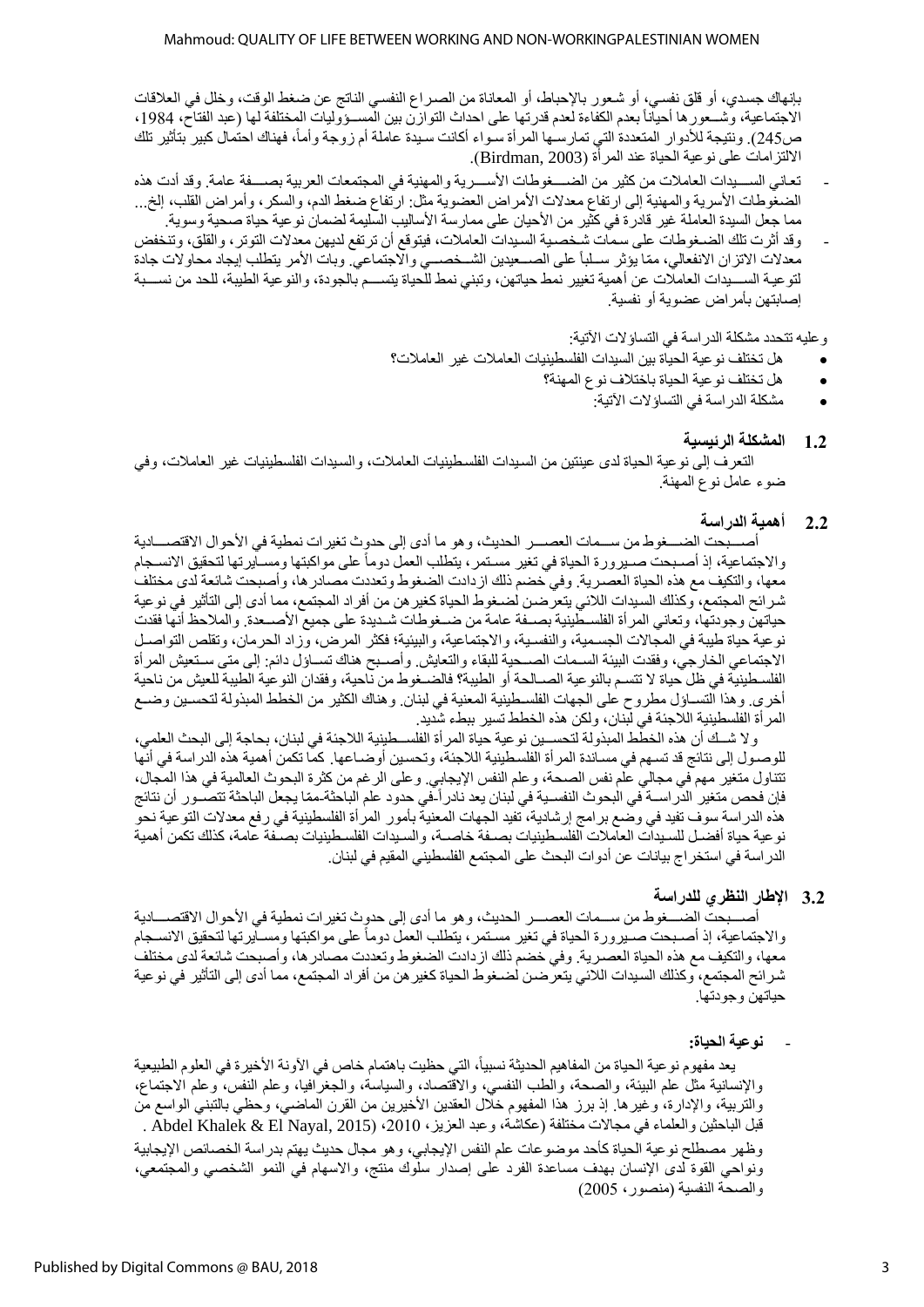لقد ز اد اهتمام العلماء بمفهوم نو عية الحياة في بداية النصف الثاني للقرن العشر بن كمفهوم مر تبط بعلم النفس الإيجابي. وسبب زيادة هذا الاهتمام هو تحويل الاهتمام الكبير الذي أولاه علماء النفس للجوانب السلبية من حياة الإنسان إلى النظرة الإيجابية لحياتهم. وهنا تعددت قضايا البحث في هذا المضمون لتشمل الخبرات الذاتية والسمات الإيجابية للشخصية، والعادات، وكل ما يؤدي إلى تحسين نوعية الحياة (جبر ، 2005).

إن نو عية الحياة مفهوم متعدد الأبعاد، ونسبي، يختلف من شخص إلى آخر ، فمثلاً، يرى "ونغ وستيلر " (@ Wong Stiller) أن الإنسان، من خلال العمل، بشعر بأنه منتج ومفيد لذاته وللأخرين. ولذا يكون مصدّراً مهمأ لمفهوم نوعية الحياة (Wong & Stiller,1999). كما أن القيم الروحية والإيمان بالله من المصادر المهمة في نوعية الحياة، وهي التي تعطي الفرد القدرة على تحمّل الشدائد (فرانكل،1982، ص 95)، كما أن بعض الانفعالات، مثل الحب، تؤدي إلى شعور الفرد بالسعادة، وبذلك تتحسّن نوعية الحياة (Diener, Lucas, & Smith, 1999).

وتر ي "رايف" أن النساء يشعرن بنوعية الحياة إذا توافرت لهن ظروف بيئية واجتماعية جيدة (Ryff, 1989.).

#### - **مفهوم نوعية الحياة:**

أشار "هاشم" (2001) إلى أن هناك اشكالية ماز الت قائمة لوضع تعريف محدد لمفهوم نو عية الحياة، وير ي بعض الباحثين أنه يكمن وراء هذه المشكلة اعتبار ات عديدة، و هي:

- 1- يمتد هذا المفهوم إلى الجوانب الإيجابية، ولا يقتصر على الجانب المرضى، وقد بينت كثير من الدراسات أن نوعية الحياة نتاجاً للصحة النفسية الجيدة، و هي أحد المحكات الهامة لنجاح أي برنامج علاجي نفسي.
- 2- يتغير مفهوم نوعية الحياة بتغير الزمن، وبتغير حالة الفرد النفسية، والمرحلة العمرية التي يمر بها. فالسعادة لها معاني متعددة للفرد حسب المواقف المختلفة؛ فالفقير يرى السعادة في المال، والمريض يراها في الصحة.
	- 3- يرتبط مفهوم نو عية الحياة بثقافة المجتمع؛ لذلك تتغير التعريفات حسب الثقافات المختلفة.
- 4- اعتبر المتخصصون في كل مجال من المجالات العلمية المختلفة أن هذا المفهوم حكر عليهم، فعرفه كل متخصص من وجهة نظر ه المتخصصة، و لهذا، لم يتفقو ا على تعريف محدد.

أما "الأشول" (2005) فقد أرجع أسباب اشكالية وضع تعريف محدد واحد لنوعية الحياة إلى حداثة هذا مفهوم، وارتباطه بعدة مجالات وفروع علمية، وأنه غير محدد بمجال معين، لذلك تناوله العلماء حسب اختصاصاتهم.

أما "فيليبس" فقد أرجع السبب إلى استخدام مفهوم نوعية الحياة في العديد من العلوم، فقد استخدم أحياناً للتعبير عن الرقي في مستوى الخدمات التي تقدّم للناس، وأحياناً للتعبير عن إدراك الأفراد لمدى قدرة هذه الخدمات على تلبية إشباع حاجاتهم .)Philips, 2006, p.2(

وبالرغم من ذلك، فهناك جهود دؤوبة لتعريف نوعية الحياة، وتتجلى في التعريفات التالية:

عرفها "تارتار" Tartar (1988) على أنها تتكون من عدة مظاهر وتتضمن قدرة الفرد السلوكية والمعرفية، والسعادة النفسية، والقدرات اللازمة للتفاعل مع البيئة المحيطة به، والأدوار الاجتماعية والمهنية التي يقوم بها ( Meeberg ) 1993)، أما "أندرسون" Anderson (1988) فقد عرّف نوعية الحياة في ضوء مفهوم تكاملي يضم السعادة، ومعنى الحياة، ونظام المعلومات البيولوجي، والحياة الواقعية، وتحقيق الحاجات، وكذلك العوامل الموضوعية الأخرى (Oliver، .32p 1997, Mohamad & ,Bridges ,Huxley )واوضح الصنس )8( تعراع أندرسو لاوعية الحياة:

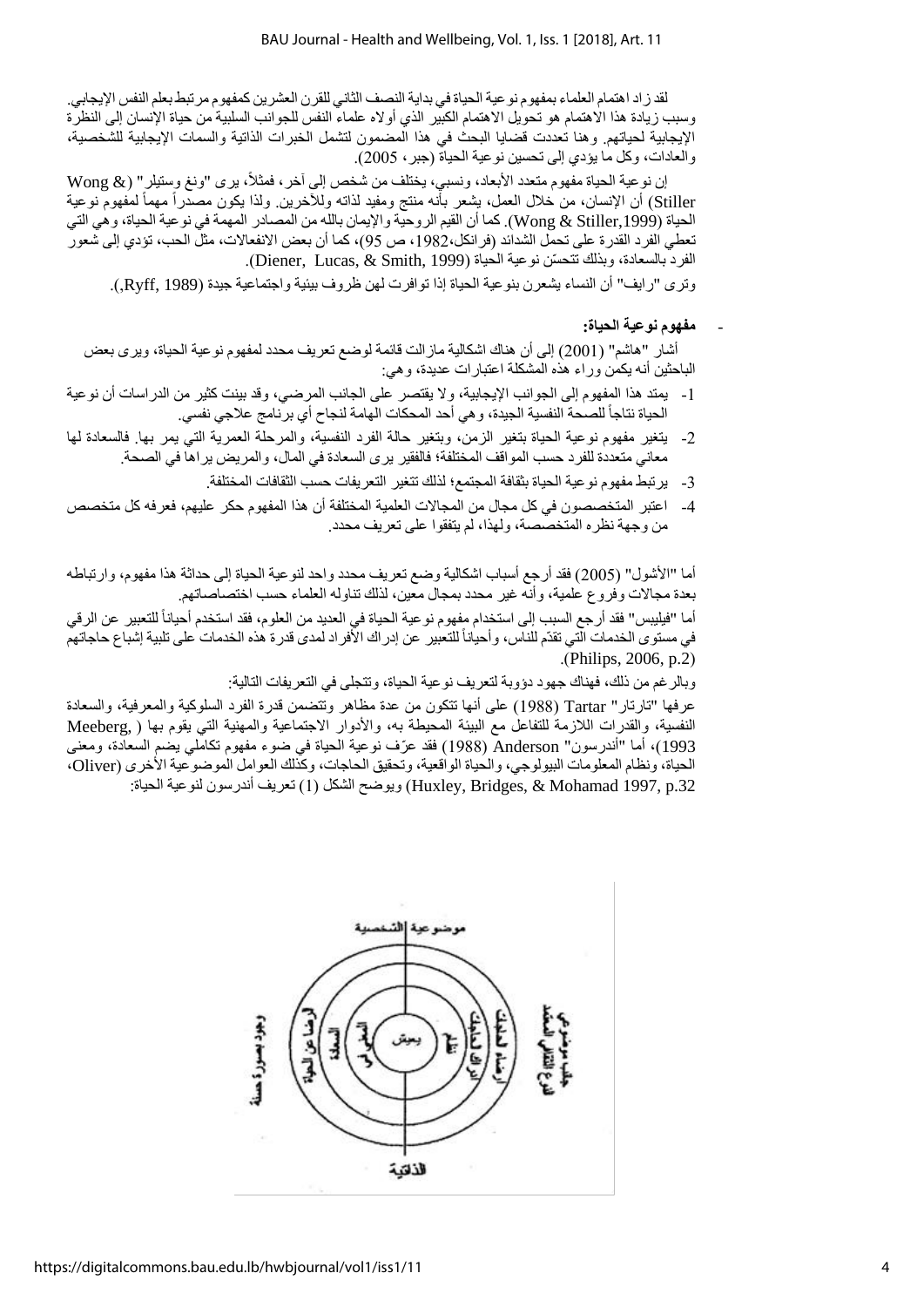الشكل (1) مفهوم نوعية الحياة عند أندرسون (مبارك، 2012).

وعرفها "ستارك وكولدسبيري" (1990) بأنها الشعور العام بالراحة، والرضا، والسعادة، والسرور، والنجاح، والقدرة على تبني أسلوب حياتي يشبع الرغبات (Stark & Goldsbury,1990) وعرف "كولتر" (1990) نوعية الحياة بأنّها " الإحساس الشخصـي بالإشباع من الحياة، والتي هي أكثر من سرور أو شعور بالسعادة فقط، رغم أنها أقل من معنى أو إنجاز " (Coulter .)1997

ويعر ف "دو دسو ن" (Dodson, 1994) نو عية الحياة على أنها الشعور الشخصي بالكفاءة، والقدر ة العالية على مو اجهة التحديات، والتعامل معها.

وينص نعرّيف المجموعة الدولية التابعة لمنظمة الصحة العالمية WHOQOL Group لنوعية الحياة على "إدراك الأشخاص مواقعهم في الحياة، والتي تشمل العديد من المكونات، منها الثقافة، والقيم، والنظام الذي يعيشون من خلاله، والذي له علاقة مع أهدافهم وتطلعاتهم ومعاييرهم، وكذلك اعتبار اتهم". واختصرت منظمة الصحة العالمية هذا التعريف بالعبارة التالية: "إضافة سنوات إلى الحياة يعتبر نصر أ غير ذي مضمون ما لم تكن هناك إضافة حياة لهذه الأعوام"(WHOOOL 1994). و هنا ترى المنظمة أن مفهوم نوعية الحياة هو مفهوم واسع ومعقد، يتأثر بصحة الفرد الجسمية، والنفسية، ومستوى استقلاله، وعلاقاته الاجتماعية، وعلاقته في البيئة التي يعيش فيها. ويظهر ذلك واضحاً من خلال الشكل الآتي:



الشكل (2) مفهوم نوعية الحياة حسب منظمة الصحة العالمية (عبد المقصود، وشند، 2010، ص 499)

ويتفق تعريف هناء الجوهري (1994) مع تعريف المجموعة الدولية التابعة لمنظمة الصحة العالمية WHOQOL Group حيث توصلت الجوهر ي في دراسة لها إلى تعريف نوعية الحياة على أنها نتاج لكل من العوامل الاجتماعية مثل الدخل، والخدمات، والصحة، والمسكن، والتعليم، والعوامل الذاتية مثل كيفية إدراك الّفرد لهذه العوامل الاجتماعية، ومدى ملاءمتها له. ومن ثمّ، تمثّل المؤشرات النفسية، والإدراك، العوامل التي تظهر من خلالها نوعية حياة الفرد.

وعرف "فيلك، وبير ي" (1995) نوعية الحياة بأنها السعادة الكلية العامة التي تحدث نتيجة التقييم الذاتي والموضوعي للسعادة الجسمية، والمادية، والاجتماعية، والانفعالية معاً جنباً إلى جنب، بما يتفق مع مستوى النمو الشخصمي للَّفرد، وأنشطته الهادفة، والتي يقيمها الفرد في ضوء ما لديه من نسق قيمي (Felce & Perry, 1995).

وعرفها "رافييل، وبراون، ورينويك، ورووتمان" بأنها "الدرجة التي من خلالها يستمتع الشخص بالإمكانات المهمة في حياته" .(Rapheal, Brown, Renwick, & Rootman, 1996).

وقد أورد المحرزي، وحسن، وابراهيم عن "ويبستر وآخرون" Webster & et al تعريف نوعية الحياة في ضوء المحاور اللالية:

- التوازن الانفعالي: وذلك بضبط الانفعالات الإيجابية والسلبية، كالحزين، والكآبة، والقلق، والضغوط النفسية.
	- الاستقرار المهنى، وهو الشعور بالرضا عن العمل، أو الدراسة. ويعتبر بعداً مهماً في نوعية الحياة.
		- الاستقرار الاقتصادي المرتبط بدخل الفرد الذي يساعده على مواجهة الحياة.
			- الاستقرار الأسري والعلاقات داخل الإطار العائلي.
			- العلاقات الاجتماعية، ومدى استمراريتها وتواصلها خارج نطاق العائلة.
				- الحالة الصحبة للجسم المر تبطة بالصحة والمرض.
- التواؤم الجنسي، وهو ما يتعلق بصورة الجسم، والرضا عن المظهر ، والشكل العام ( المحرزي، وحسن، وابراهيم، 2006).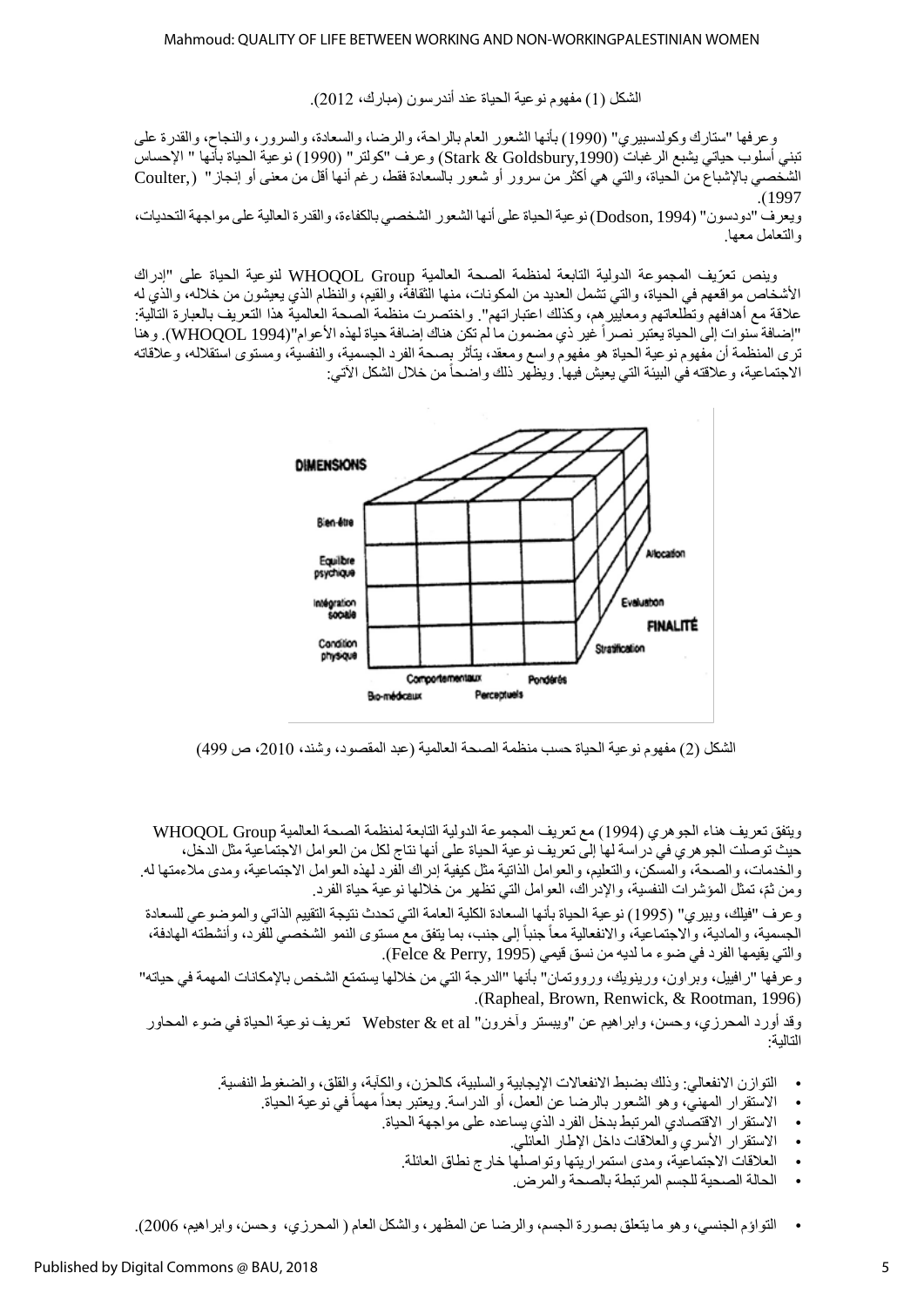واقترح "أندلما وآخرون" أن نوعية الحياة مفهوم ينتمي إلى عائلة من المفاهيم المتشابهة معه مثل السعادة، والرضا، والحياة . (Andelman, Attkisson, Zima, & Rosenblatt, 1999) الجيدة، والرضا الذاتي (

ورأى "روجرسون"Rogerson (1999) أن نوعية الحياة ترتبط ببيئة الفرد، فالعوامل البيئية تعتبر من المحددات الأساسية لإدراك الفرد بنوعية الحياة. وهذا يبدو في تركيز العديد من الدراسات على نوعية الحياة في بيئات محددة، كما أن الاهتمام بنوعية الحياة لن يتوقف بل سيزداد بصورة ملحوظة.

في حين يعرّف Frank ((2000)) نوعية الحياة بأنها حسن إمكانية توظيف إمكانات الإنسان العقلية، والإبداعية، وإثراء وجدانه، ليتسامى بعواطفه، ومشاعره، وقيمه الإنسانية. وتكون المحصلة هي نوعية الحياة، وجودة المجتمع. ويتم هذا من خلال الأسرة، والمدرسة، والجامعة، وبيئة العمل، ومن خلال التركيز على ثلاثة محاور هامة: هي التعليم، والتثقيف، والتدريب. فنوعية الحياة هي إدراك الفرد للعديد من الخبرات، وبالمفهوم الواسع شعور الفرد بالرضا مع وجود الضروريات في الحياة، مثل: الغذاء، والمسكن، وما يصاحب هذا الإحساس من شعور بالإنجاز والسعادة، ونوعية الحياة بالمفهوم الضبق خلو الجسم من العاهات الحسمية.

أما Rubin (2000) فقد عرف نوعية الحياة لدى الإنسان بأنها الدمج والتكامل بين اتجاهات عديدة من النواحي الصحية، والجسدية، والنفسية، والاجتماعية، وهي تشمل المكونات المعرفية (cognitive)، وتتضمن الرضا، والمكونات العاطفية (emotional)، وتتضمن السعادة".

كما يعرف Schalock (2000) نوعية الحياة بأنها مفهوم يعكس الظروف التي يتمناها أو برغب فيها الفرد في حياته، والتي ترتبط بثمانية أبعاد لحياته وهي: السعادة الانفعالية، العلاقات الشخصية، السعادة المادية، النمو الشخصي، السعادة الجسمية، توجه الذات، والضمان الاجتماعي، والحقوق الاجتماعية.

ويعرّف "هانشيزوم، وكاناكواك" Hanshizume & Kanagwak نوعية الحياة بأنها شعور الفرد بالسعادة النفسية، والذاتجة عن رضاه على ظروف حياته اليومية، فيتفق معه "الكرخي" 2011 الذي لخص مفهوم نوعية الحياة في شعور الفرد بالرضا، والسعادة، والقدرة على إشباع الحاجات في أبعاد الحياة الذاتية، والموضوعية، والتي تتضمن:

- النمو الشخصي.
- السعادة البدنية والمادية.
- الاندماج الاجتماعي، والحقوق الإنسانية (مبارك، 2012).

وقد أورد "جبر" (2005) عن "جود" Good بأن نوعية الحياة هي امتلاك الفرص لتحقيق أهداف ذات معنى (جبر ، 2005). وقد عرّف "عبد المعطي"، نوعية الحياة بأنها: "رقي مستوى الخدمات المادية والاجتماعية التي تقدم لأفراد المجتمع، والنزوع نحو نمط الحياة الذي يتميز بالترف، وهذا النمط من الحياة لا يستطيع تحقيقه سوى مجتمع الوفرة، ذلك المجتمع الذي استطاع أن يحل كافة المشكلات المعيشية لغالبية سكانه" (أبو راسين، 2012)

- **تعقيب على التعريفات:**

ويلاحظ من التعريفات السابقة أنه لا بوجد اتفاق بين الباحثين على تعريف موحد لمفهوم نوعية الحياة. ولكن ما يمكن أن نوضحه هو أن مفهوم نوعية الحياة مفهوم نسبي، يختلف من شخص إلى آخر نتيجة اختلاف نظرة الإنسان للحياة، وحسب ما يراه من معايير تقيم حياته. وتوجد عوامل كثيرة تسهم في تحديد مقومات نوعية الحياة، ومنها: الصحة الجسمية والعقلية، والمعتقدات الدينية، والقيم الثقافية والحضارية، والقدرة على التفكير واتخاذ القرار، والحالة المعيشية. وتوافق الباحثة منظمة الصحة العالمية في تعريفها لأنه تعريف واسع وشامل، ويركز على النعامل الفردي في إدارة جوانب الحياة المختلفة في ضوء منظومة القيم السائدة في المجتمع، واستخدام الثقافة العامة، ومن خلال التعريفات المتعددة لهذا المفهوم، يمكن التمييز بين ثلاثة أبعاد لنوعية الحياة، وهي:

- 1- نوعية الحياة الذاتية: وتعني تقييم الفرد نوعية حياته كما يخبرها ويدركها، وما تحققه له من إشباع لحاجاته الأساسية، ومدى شعوره بالرضا، والسعادة. وهذا ما أشارت إليه بعض التعريفات مثل تعريف كل من: كولتير ، ودودسون، وجبر .
- 2- نوعية الحياة الموضوعية: وتعني ما يوفره المجتمع من إمكانات مادية وبيئة إيجابية داعمة، إلى جانب العلاقات الاجتماعية الشخصية للفرد. وهذا ما أشار إليه تعريف كل من عبد المعطى، وروجرسون.
- 3- نوعية الحياة الوجودية: وتعني عمق الحياة داخل الفرد، والحد المثالي لإشباع حاجات الإنسان البيولوجية والنفسية، كما يعيش الفرد بتوافق روحي ونفسي مع ذاته ومع مجتمعه. وهذا ما أشارت إليه بعض النعريفات مثل تعريف كل من: تارتار ، وأندرسون، والجوهري.
	- **2.2 الدراسات السابقة**

نظراً إلى عدم وجود دراسات سابقة مباشرة تتعلق بموضـوع الدراسـة الحالية من حيث العينة – في حدود علم الباحثة-سنقوم الباحثة بعرض بعض الدراسات السابقة وثيقة الصلة بمتغيرات الدراسة مرتبة ترتيباً تاريخياً من الأقدم إلى الأحدث، وقد تم تصنيفها في المحاور الثلاثة الآتية: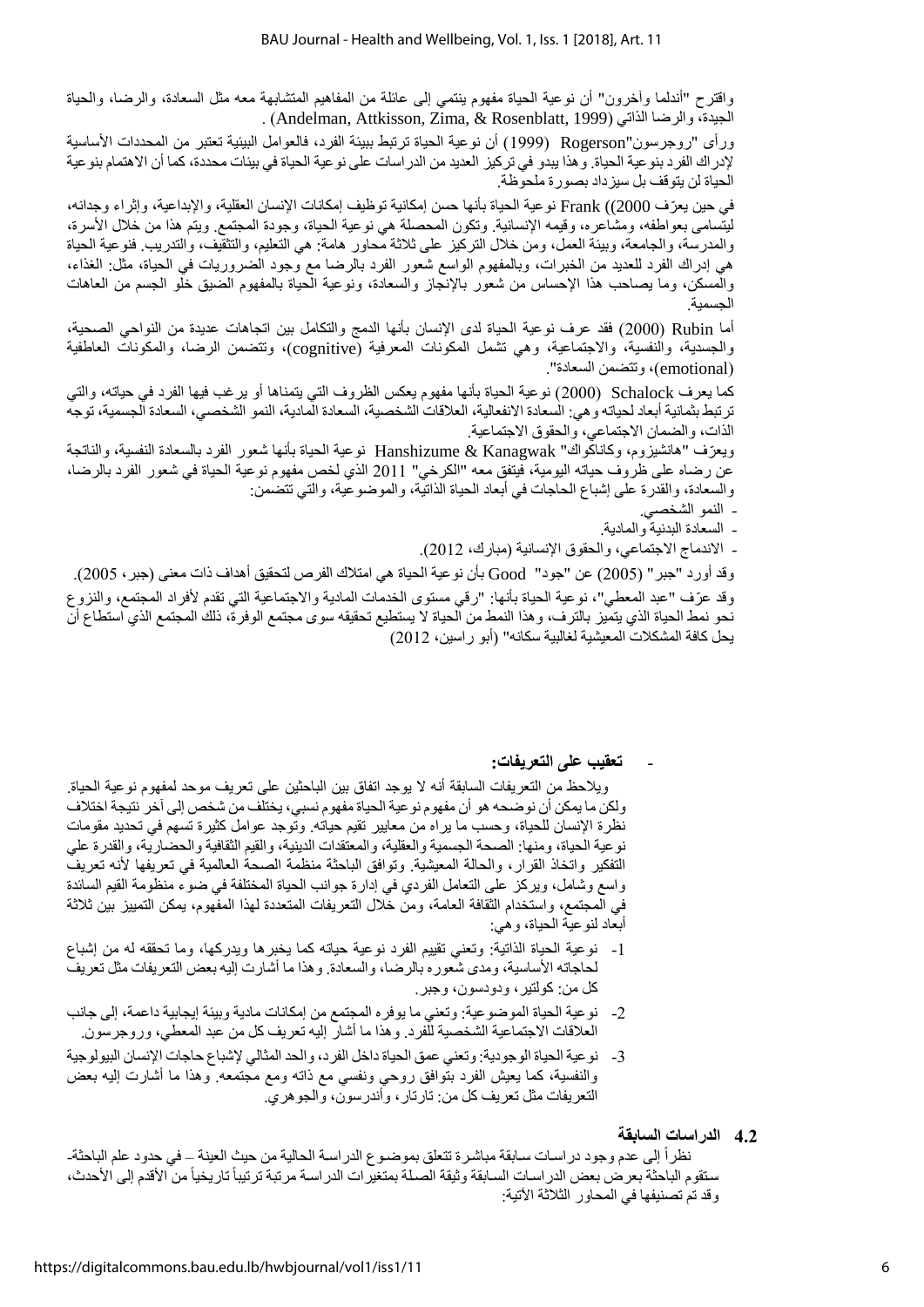- **المحور األول: دراسات تناولت نوعية الحياة:**
- 1- دراسة "ز عطوط" (2014) بعنوان: نوعية الحياة لدى المرضى المزمنين.

هدف الباحث من خلال هذه الدراسة استكشاف نوعية الحياة وعلاقتها ببعض المتغيرات الحيوية النفسية لدى المرضى المزمنين. ولتحقيق أهداف الدراسة، طبق الباحث مجموعة من الأدوات تمثلت في مقياس نوعية الحياة لمنظمة الصحة العالمية، ومقياس الكرب النفسي، ومقياس الدعم الاجتماعي، ومقياس الكفاءة الذاتية، ومقياس الوظائف التنفيذية، ومقياس التدين من إعداد الباحث. وأشارت النتائج إلىارتفـــاع نســـبة نوعيـــة الحيـــاة المتوســـطة والـجيـــدة لـــدى المرضــــى (88%)مقارنــــة بالأصــــحاء. وأكدت عدم وجود فـــروق بـــين العينتــين أي الأصــــحاء والمرضــــى فـــي الوظـــائف التنفيذيـــة وكـــذلك الكفــاءة المدركـــة لـــدى المر ضـــي كانــت منخفضــــة مقار نــــة بالأصــــحاء. كمـــا كـــان مســـتو ي الـــدعم الاجتمـــاعي منخفضاً في العينتين، وارتبط الكرب النفسي سلباً بنوعية الحياة لدى المرضى ولدى الأصحاء .نوعية الحياة الموضوعية: وتعني ما يوفره المجتمع من إمكانات مادية وبيئة إيجابية داعمة، إلى جانب العلاقات الاجتماعية الشخصية للفرد. وهذا ما أشار إليه تعريف كل من عبد المعطي، وروجرسون.

2- " دراسة "شيخي" (2014) بعنوان: طبيعة العمل وعلاقتها بجودة الحياة.

هدفت هذه الدراسة إلى الكشف عن طبيعة العلاقة التي تربط بين جودة الحياة ومصـادر استبيان طبيعة العمل عند الأستاذ الجامعي، والنعر ف على مستويات جودة الحياة المدر كة عند الأستاذ الجامعي، أجريت الدر اسة في جامعة نلمسان ـ الجزائر ، كما هدفت الدراسة إلى الكشف عن الفروق في مصـادر طبيعة العمل وجودة الحياة بين أفراد<br>العينة، التي تُعزى لمتغير الجنس، والحالة الاجتماعية، وسنوات الأقدمية، واختلاف الكلية المنتسب لها الأستاذ الجامعي، والفئة، على استبيان طبيعة العمل، ومستويات جودة الحياة حسب مقياس منظمة الصحة العالمية. تكونت عينة الدراسة من (100) أستاذ جامعي، باختلاف الجنس، ومن أربع كليات، وقد تم استخدام المقابيس الخاصة بهذه المتغيرات، وتصميم استبيان يقيس مصادر طبيعة العمل، ومقياس جودة الحياة، من إعداد أحمد حسابن لمنظمة الصحة العالمية. وأسفرت النتائج على ما يلي:

- أنه توجد علاقة بين مصادر طبيعة العمل الخاصة بالأستاذ الجامعي وجودة الحياة بمختلف مجالاتها، ولا توجد فروق ذات دلالة إحصائية في مصادر طبيعة العمل في متوسطات الأستاذ الجامعي تعزى لمتغير الجنس ما عدا بعض الحوافز ، والترُّقية لصـالح الذكور . كما لم تظهر فروق في مصـادر طبيعة العمل في متوسطات الأساتذة تعزى لمتغير الأقدمية، والتخصص، والفئة.
- لم توجد فروق دالة إحصائياً في جودة الحياة بمجالاتها الستة تعزى لمتغير الجنس ما عدا المجال الجسمي، ومجال الاستقلالية.
- ولم تثبت فروق في جودة الحياة بمجالاتها تعزى لمتغير الحالة الاجتماعية، ما عدا العلاقات، والاستقلالية، والأقدمية.
- 3- دراسة "الطنطاوي" (2014) بعنوان: برنامج قائم على لعب الأدوار وعلاقته بجودة الحياة لبعض الأطفال من ذوي الاحتياجات الخاصة.

كان الهدف من هذه الدراسة معرفة مدى فاعلية البرنامج القائم على اللعب بالدور, وعلاقته بتحسين جودة حياة الأطفال ذوي الاحتياجات الخاصة. ويحتوي البرنامج على مجموعة من المحاور، حيث يحتوي المحور الأول (17) مجموعة من الأنشطة الدرامية للأطفال المعوّقين سمعيأ (الضعف السمعي) والمحور الثاني يحتوي على (17) مجموعة من الأنشطة للأطفال المعوّقين جسدياً، والمحور الثالث (17) جلسة موجهة لأمهات الأطفال المعوّقين سمعياً وبصرياً. واستخدمت الباحثة اختباراً مصوراً واستمارات لتقييم أداء الأطفال والأمهات قبل البرنامج وبعده.

4- دراسة "فوده" (2014) بعنوان: محددات جودة الحياة للمرأة الريفية بمحافظة الشرقية.

تستهدف هذه الدراسة، بصفة أساسية، تحديد المستوى المعرفي بمجالات ومؤشرات جودة الحياة للمرأة الريفية بمحافظة الشرقية. وقد استلزم تحقيق ذلك الـهدف الـعام إنـجاز عدد أخر من الأهداف الفرعية نتمثل فـى الآتـي: التعرف إلى بعض الخصائص الشخصية، والاجتماعية، والاقتصادية للمبحوثات، وتحديد مستوى معرفة المبحوثات بمجالات ومؤشرات جودة الحياة للمرأة الريفية، وتحديد الفروق فى معارف المبحوثات فيما يتعلق بمجالات ومؤشرات جودة الحياة للمرأة الريفية، وتحديد العلاقه بين درجة معرفة المبحوثات بمؤشرات جودة الحياة للمرأة الريفية وبعض المتغيرات المدروسة. واعتمدت الدراسة على الاستبيان بالمقابلة الشخصية كوسيلة لجمع بيانات الدراسة من عينة عشوائية بسيطة بلغ قوامها (150) مبحوثة. وتتلخص أهم نتائج البحث في أن حوالـي 92.7% من إجمالـي المبحوثات معرفتـهن عالية بـجودة الحياة للمرأة الريفية، وتكون الفروق دالة عند مستوى ( 0.05 ) بين جودة نظافة المنزل والصحة العامة، وبين كل من جودة الحفاظ على البيئة وإدارة الموارد، وجودة التنشئة الإجتماعية، كما تبين وجود علاقة ارتباطية دالة بين درجة معرفة المبحوثات بجودة الحياة للمرأة الريفية، وكلأ من: الحالة العملية، والانفتاح الجغرافي، والانفتاح الثقافي، وجودة نظافة المنزل والصحة العامة، وجودة الحياة الأسرية والأمومة والطفولة، وجودة شغل الوقت وإدارته، وجودة الحفاظ على البيئة وإدارة الموارد، وجودة التنشئة الاجتماعية، وذلك عند مستوى الدلالة 0.01. وبناءً على ذلك، أوصىي الباحث بإجراء المزيد من الدراسات فى مناطق أخرى، بمجالات ومؤشرات مختلفة، وعلى فئات متباينة (الشباب – كبار السن – القيادة المحلية) وذلك للخروج بمقياس عام لجودة الحياة الريفية في مصر .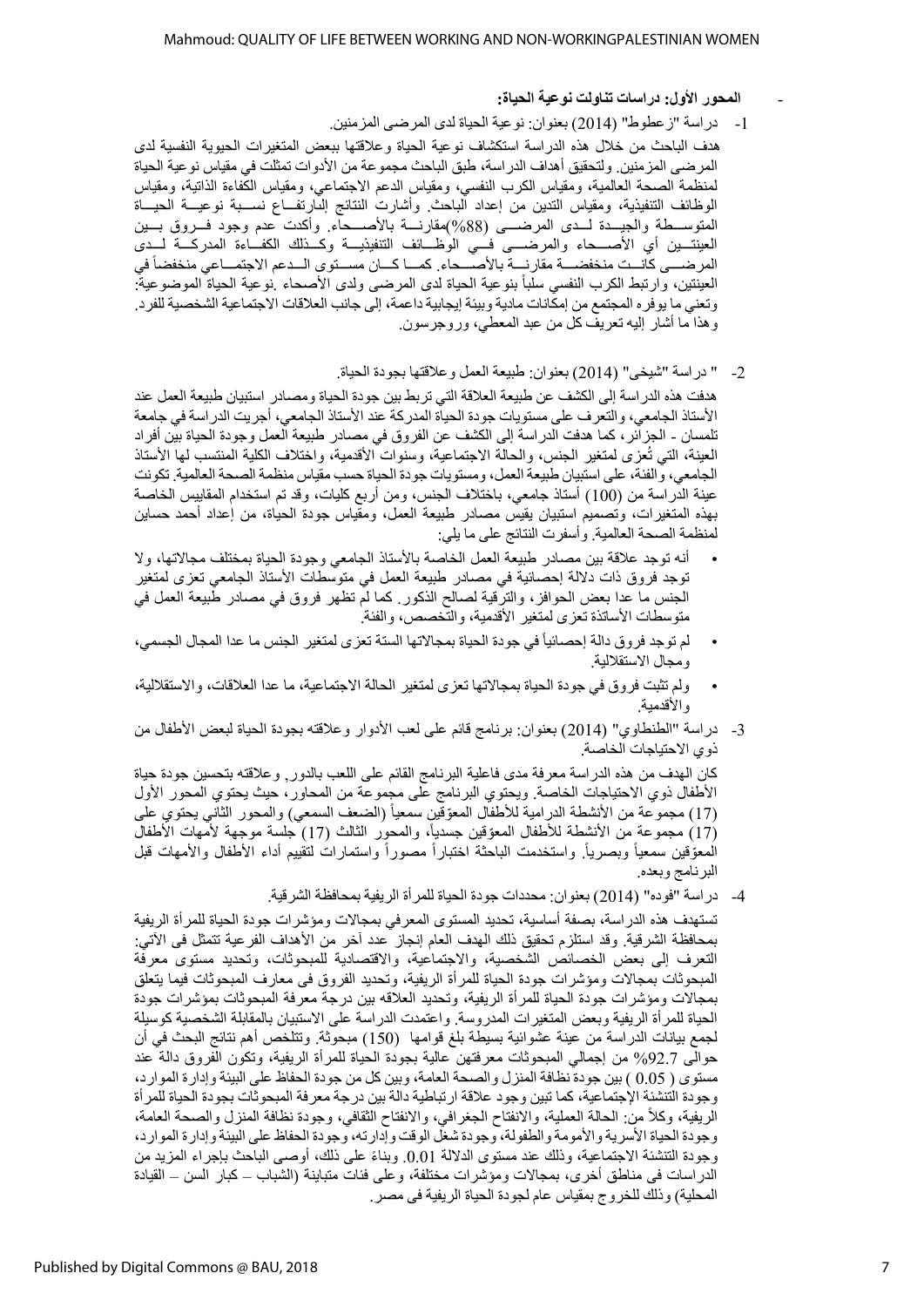# - **تعقيب على الدراسات السابقة:**

بعد عرض الدراسات السابقة، ومن خلال اطلاع الباحثة عليها، فقد تبين لها، أنه، وبالرغم مما قامت به الباحثة من الاطلاع الدؤوب على الدراسات المتعلقة بموضوع الدراسة، فإن هذه الفئة، أي السيدات العاملات، لم تنل قسطاً وافراً من الدراسات بشكل عام-في حدود علم الباحثة-خصوصاً في الوسط العربي، وأن الدراسات في ميدان نوعية الحياة، لدى السيدات العاملات، والسيدات غير العاملات في لبنان، غير موجودة في حدود علم الباحثة، وبنظرة فاحصـة، نجد اختلافاً بين هذه الدراسات في الأهداف، والفروض، والأدوات، والعينة، والأساليب الإحصائية، والنتائج، مما أتاح للباحثة فرصة الاستفادة، والاستنارة بها وفق متطلبات البحث الحالي، وبالرغم من قلة الدراسات السابقة، فإن الباحثة قد استفادت منها في صياغة أهداف الدراسة، وأسئلتها، وفروضها، وكذلك الأساليب الإحصائية المستخدمة في تلك الدراسات. كما استفادت منها في استخدام أدوات البحث.

- **2.2 اإلطار النظري للدراسة** تختلف نوعية الحياة لدى عينات الدراسة في ضوء عاملي نوع العينة والمهنة.
	- **2. المنهج واإلجراءات:** اعتمدت الدراسة على المنهج الوصفي المقارن، والارتباطي، والعاملي.
		- **1.2 الدراسات السابقة**

تشتمل الدراسة على عينتين منقسمتين إلى ما يلي: - أولأ: عينة الدراسة الاستطلاعية، وتخصَّص هذه العينة لتقنين أداة الدراسة، و تتكوّن (100) سيدة بواقع (50) سيدة فلسطينية عاملة و(50) سيدة فلسطينية غير عاملة، سحبت من مخيمات اللاجئين الفلسطينيين، وبعض المؤسسات المدنية الموجودة ضمن المخيمات في لبنان.

- ثانياً: **عينة الدراسة الأساسية،** وتتكوّن من (450) سيدة فلسطينية بواقع (225) سيدة فلسطينية عاملة، و(225) سيدة فلسطينية غير عاملة.

**ا 2.2 لدراسات السابقة**

تشتمل الدر اسة على الاداة الآتية:

مقياس نوعية الحياة، (الصورة المختصرة) إعداد أحمد عبد الخالق (2010). استخدم في هذه الدراسـة الصـيغة العربية المختصـرة التي قام بإعدادها عبد الخالق (2008) بتصـريح من منظمة الصـحة العالمية. واعتمدت هذه الصسيغة العربية على ترجمة أحمد عبد الخالق، ومراجعات اللغويين وعلماء النفس، وطريقة الترجمة العكسية ز وللمقياس خواص سيكومترية جيدة على عينات مصرية، وكويتية. وقد حسبت معاملات ثبات الفا لعينة الدراسة الاستطلاعية (ن=100) حيث بلغ معامل ثبات المقاييس الفر عية لمقياس نو عية الحياة على النحو التالي:

- $0.778 = 0.778$  الصحة الجسمبة
- $0.781 = 18$ الصحة النفسية
- العلاقات الاجتماعية= 0,799
	- $0.778 = 0.778$  البيئة المحيطة
	- المجموع الكلي=0,694
- كل المقابيس لمهآ ثبات مناسب بمكن الركون اليه، و الاعتماد عليه.

# **2.2 المعالجات والتحليالت اإلحصائية**

- المتوسطات الحسابية.
- الإنحرافات المعيارية.
- تحليل التباين أحادي البعد.
- اختبار "شيفيه" لدلالة الفروق بين المتوسطات.
- معامل ارتباط بيرسون من درجات الخام مباشرة.
- لتحليل العاملي بطريقة المكونات الأساسية يتبعه التدوير المتعامد بطريقة الفاريماكس.
	- **2.2 الدراسات السابقة**

تعرض الباحثة النتائج التي أسـفرت عنها الدراســة الحالية، وذلك بعد تحليل اسـتجابات عينات الدراســة، واسـتخدام الأساليب الإحصـائية المناسبة، لاختبار صـحة فروض الدراسة التي تمت صياغتها بناءً على ما أثارته الدراسات السابقة من نتائج، والأطر النظرية الخاصة بمتغير الدراسة. وفيما يلي عرض لنتائج الدراسة.

وينص فرض الدراســـة الحالية على ما يلي: "تختلف نوعية الحياة، والعوامل الخمســـة الكبرى للشــخصـــية لدى عينات الدراسة في ضوء عاملي نوع العينة والمهنّة".

وللتأكد من صـحة هذا الفرض، قامت الباحثة بحسـاب تحليل التباين في اتجاه واحد، للتعرف إلى الفروق في نوعية الحياة لدى عينات الدراسة في ضوء عامل نوع العينة (عاملات/ وغير عاملات) ونوع المهنة (6مهن).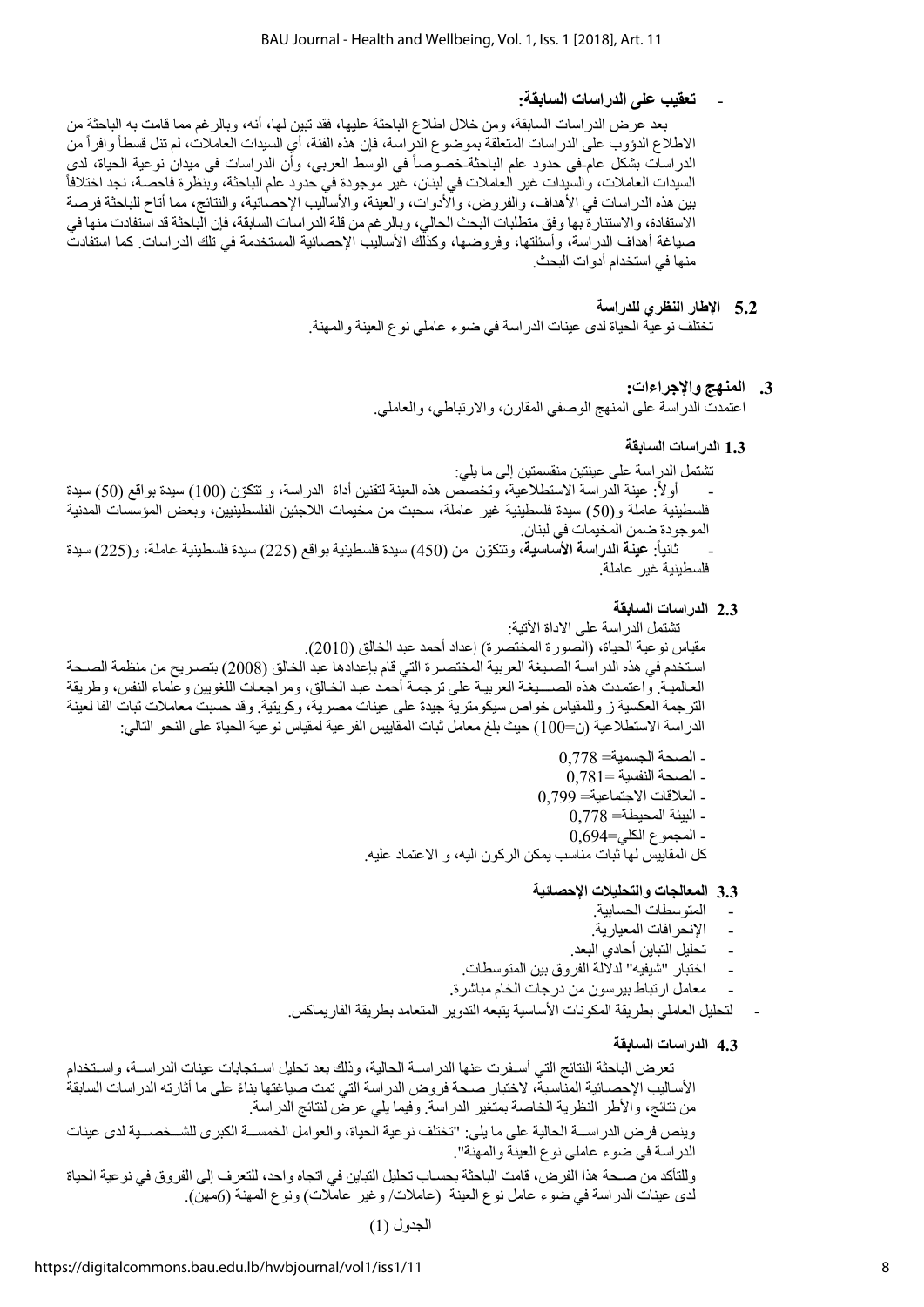| تحليل التباين في اتجاه واحد لمتغير نوعية الحياة بمقاييسه الفرعية الأربعة لدى عينة الدراسة (ن=426) |  |
|---------------------------------------------------------------------------------------------------|--|
|                                                                                                   |  |

|               | ັ<br>╯   | $\ddot{}$<br>. .     | ميمي        | .              | ╯               | . . ب پ<br>∽.          |
|---------------|----------|----------------------|-------------|----------------|-----------------|------------------------|
| مستوى الدلالة | قيمة "ف" | متوسط مجموع المربعات | درجة الحرية | مجموع المربعات | مصدر التباين    | المتغير                |
| 0,001         | 6,81     | 5,69                 | 6           | 34,15          | بين المجموعات   | نو عية الحياة:         |
|               |          | 0,83                 | 419         | 349,94         | داخل المجمو عات | 1-نو عية الحياة العامة |
|               |          |                      | 425         | 384,09         | المجموع         |                        |
| 0,001         | 9,16     | 8,98                 | 6           | 53,89          | بين المجمو عات  |                        |
|               |          | 0,98                 | 419         | 410,65         | داخل المجمو عات | 2-الصحة العامة         |
|               |          |                      | 425         | 464,55         | المجموع         |                        |
| 0,001         | 8,33     | 212,25               | 6           | 1273,52        | بين المجموعات   |                        |
|               |          | 25,48                | 419         | 10675,93       | داخل المجموعات  | 3-المجال الجسمى        |
|               |          |                      | 425         | 11949,45       | المجموع         |                        |
| 0,001         | 8,68     | 164,13               | 6           | 984,79         | بين المجموعات   |                        |
|               |          | 18,90                | 419         | 7919,06        | داخل المجمو عات | 4- المجال النفسي       |
|               |          |                      | 425         | 8903,85        | المجموع         |                        |
| 0,001         | 7,66     | 38,60                | 6           | 231,59         | بين المجموعات   |                        |
|               |          | 5,03                 | 419         | 2111,03        | داخل المجمو عات | 5-العلاقات الاجتماعية  |
|               |          |                      | 425         | 2342,63        | المجموع         |                        |
| 0,001         | 14,88    | 465,33               | 6           | 2791,99        | بين المجموعات   |                        |
|               |          | 31,25                | 419         | 13095,46       | داخل المجمو عات | 6-البيئة               |
|               |          |                      | 425         | 15887,45       | المجموع         |                        |
| 0,001         | 11,88    | 6593,12              | 6           | 39558,75       | بين المجموعات   |                        |
|               |          | 554,95               | 419         | 232526,29      | داخل المجموعات  | 7- الدرجة الكلية       |
|               |          |                      | 425         | 272085,05      | المجموع         |                        |

\*\*\* تصبح قيمة "ف"دالة عند مستوى 0.001عندما تكون ≧3.74

\*\* تصبح قيمة"ف"دالة عند مستوى 0.01 عندما تكون ≤2.80<br>\* تصبح قيمة "ف"دالة عند مستوى 0.5 0عندما تكون ≥1.12

 $2.10$  تصبح قيمة "ف"دالة عند مستوى 0.05عندما تكون  $\leq$ 

يتضح من الجدول (1) أن جميع قيم "ف" دالة عند أي من مستويات الدلالة (0,001)، و 0.01، و20.5) ولتحديد دلالة الفروق بين المتوسطات والجاهها تم حساب قيمة "ت" في ضوء عامل نوع العينة: عاملات، وغير عاملات. ويوضحها الجدول (2).

الجدول (2)

المتوسطات الحسابية (م)، والانحرافات المعيارية (ع)، وقيمة "ت" لدلالة الفروق بين متوسطي متغير الدراسة في ضوء عامل نوع العينة (عاملات/ غير عاملات)

| المتغير ات             | عينة العاملات (ن=221) |      | عينة غير العاملات (ن=205) |      | قيمة "ت" | مستوى الدلالة* |
|------------------------|-----------------------|------|---------------------------|------|----------|----------------|
|                        |                       |      |                           |      |          |                |
|                        |                       |      |                           |      |          |                |
| نوعية الحياة:          |                       |      |                           |      |          |                |
| 1-نوعية العياة العامة  | 3,19                  | 0,97 | 3,28                      | 0,91 | 0,96     | غير دالة       |
| 2-الصحة العامة         | 3,34                  | 1,15 | 3,47                      | 0,91 | 1,32     | غير دالة       |
| 3-المجال الجسمى        | 22,76                 | 5,75 | 24,46                     | 4,61 | 3,33     | 0,001          |
| 4- المجال النفسي       | 19,35                 | 4,75 | 20,48                     | 4,31 | 2,56     | 0,01           |
| 5- العلاقات الاحتماعية | 9,75                  | 2,50 | 10,85                     | 2,02 | 5,00     | 0,001          |
| 6- البيئة              | 18,84                 | 6,01 | 22,84                     | 5,52 | 7,12     | 0.001          |
| 7- الدرجة الكلبة       | 27,42                 | 1,84 | 21,01                     | 1,46 | 5,2      | 0.001          |

\*\*\* تصبح قيمة "ت" دالة عند مستوى 0.001 عندما تكون >3.09 \*\* تصبح قيمة "ت" دالة عند مستوى 0.01عندما تكون ≥2.57

\*تصبح قيمة "ت" دالة عند مستوى 0.05كندما تكون ≥1.96

يتضح من الجدول (2) ما يلي:

- 1- حصـلت عينة غير العاملات على متوسـط در جات أعلى جو هر ياً من عينة العاملات في المجال الجسـمي من مقياس نو عية الحياة.
- 2- حصـلت عينة غير العاملات على متوسـط درجات أعلى جوهرياً من عينة العاملات في المجال النفسـي من مجالات مقياس نوعية الحياة.
- 3- حصــــلت عينــة غير العـاملات على متوســــط درجـات أعلى جوهرياً من نظير اتهن من عينـة العاملات في مجال العلاقات الاجتماعية من مجالات مقياس نوعية الحياة.
- 4- حصــــلت عينة غير العاملات على متوســـط درجات أعلى جوهرياً من نظيراتهن العاملات في المجال البيئي من مجالات مقياس نو عية الحياة.
- 5- حصــلت عينة العاملات على متوســط درجات أعلى جوهرياً من نظيراتهن غير العاملات في الدرجة الكلية لمقياس نوعية الحياة.

ولتحديد دلالة الفر و ق و اتجاهها فيما يتعلق بمتغير ات الدر اســــة، عندما كانت قيمة "ف" دالة في ضــــو ء عامل نو ع المهنة، فقد تم حساب معامل "شيفية" ويوضحها الجدول (3):

#### الجدول (3)

معامل "شيفية" لدلالة الفروق بين المتوسطات في متغير الدراسة وفي ضوء عامل نوع المهنة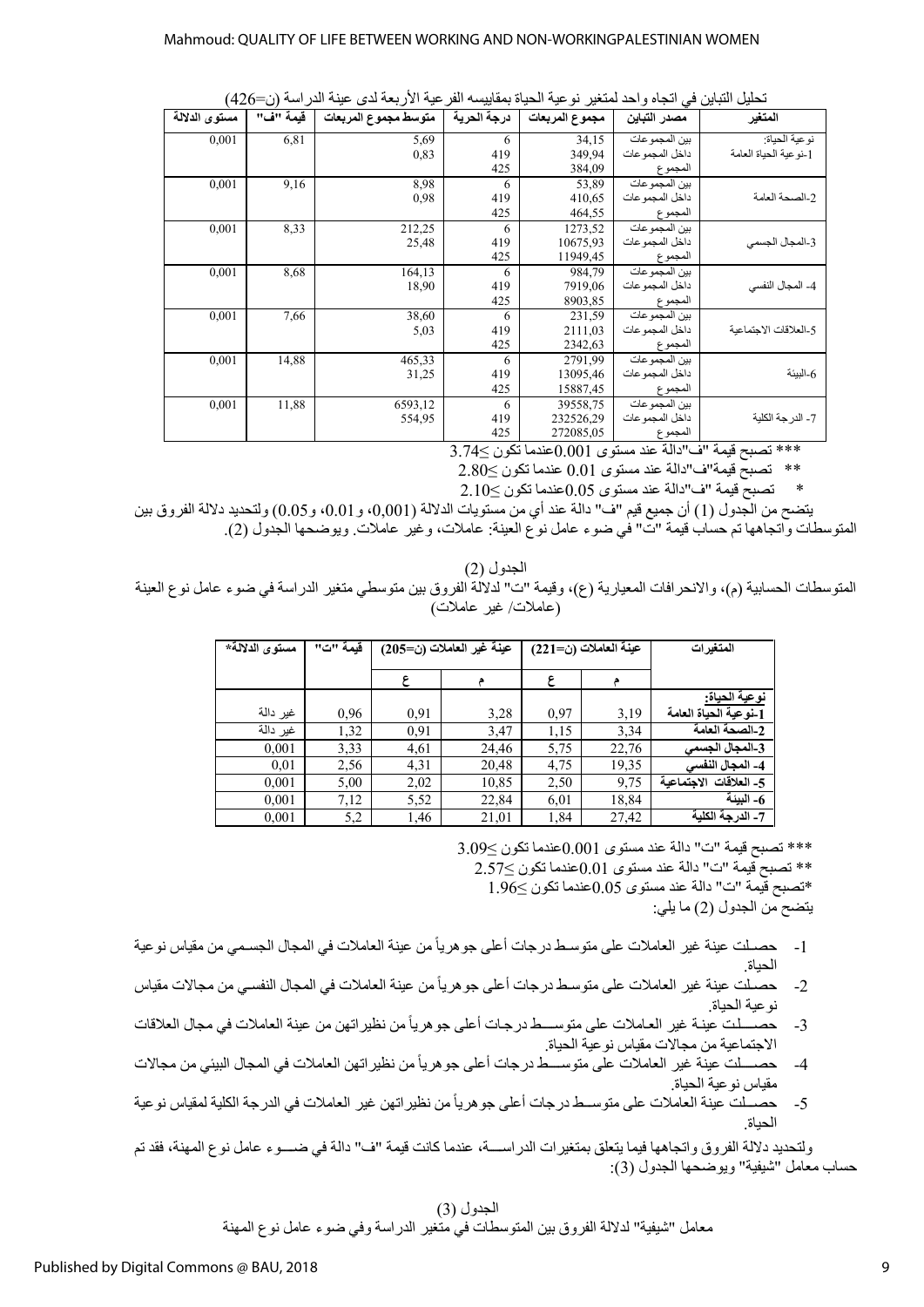| (7) | (6)   | (5)       | (4)       | (3)       | (2)       | (1)       | المتوسطات | (ن) | نوع المهنة                   | المتغير |
|-----|-------|-----------|-----------|-----------|-----------|-----------|-----------|-----|------------------------------|---------|
|     |       |           |           |           |           |           | 3,28      | 205 | 1-غير العاملات               |         |
|     |       |           |           |           |           | $0,171-$  | 3,45      | 37  | 2-عاملات في المجال الاجتماعي | يم "م   |
|     |       |           |           |           | 0,380     | 0,208     | 3,07      | 38  | 3- عاملات في المجال السياسي  |         |
|     |       |           |           | 0,245     | 0,626     | 0,454     | 2,83      | 36  | 4- عاملات في المجال الإدار ي |         |
|     |       |           | 0,211     | 0,457     | $*0,837$  | $*0,666$  | 2,62      | 37  | 5- عاملات في المجال التعليمي |         |
|     |       | $*1,10-$  | $*0,896-$ | $0,650-$  | $0,270-$  | $0,441-$  | 3,72      | 37  | 6- عاملات في المجال الطبي    |         |
|     | 0,257 | $*0,850-$ | $0,638-$  | $0.393 -$ | $0,012-$  | $0,184-$  | 3,74      | 36  | 7- عاملات في المجال الهندسي  | Ŀ       |
|     |       |           |           |           |           |           | 3,47      | 205 | 1-غير العاملات               |         |
|     |       |           |           |           |           | $0,175-$  | 3,64      | 37  | 2-عاملات في المجال الاجتماعي |         |
|     |       |           |           |           | 0,648     | 0,473     | 3,00      | 38  | 3_ عاملات في المجال السياسي  | ەھ      |
|     |       |           |           | 0,111     | 0,759     | 0,584     | 2,88      | 36  | 4- عاملات في المجال الإدار ي |         |
|     |       |           | 0,132     | 0,243     | $*0,891$  | $*0,716$  | 2,75      | 37  | 5- عاملات في المجال التعليمي |         |
|     |       | $*1,32-$  | $*1,19-$  | $*1,08-$  | $0,432-$  | $0,607 -$ | 4,08      | 37  | 6- عاملات في المجال الطبي    |         |
|     | 0,414 | $*0,909-$ | $0,777-$  | 0,666-    | $0.018 -$ | $0,193-$  | 3,66      | 36  | 7- عاملات في المجال الهندسي  |         |

تابع الجدول (3)

ع<br>معامل "شيفية" لدلالة الفروق بين المتوسطات في متغيرات الدراسة وفي ضوء عامل نوع المهنة

| (7) | (6)  | (5)      | (4)      | (3)      | (2)       | (1)     | المتوسطات | (ن) | نوع المهنة                   | المتغير |
|-----|------|----------|----------|----------|-----------|---------|-----------|-----|------------------------------|---------|
|     |      |          |          |          |           |         | 24,46     | 205 | 1-غير العاملات               | င္      |
|     |      |          |          |          |           | 2,67    | 21,78     | 37  | 2-عاملات في المجال الاجتماعي |         |
|     |      |          |          |          | 0,83      | $*3,51$ | 20,94     | 38  | 3- عاملات في المجال السياسي  |         |
|     |      |          |          | $0,96-$  | $0,13-$   | 2,54    | 21,91     | 36  | 4_ عاملات في المجال الإدار ي |         |
|     |      |          | 1,15     | 0,19     | 1,02      | $*3,70$ | 20,75     | 37  | 5- عاملات في المجال التعليمي |         |
|     |      | $*5,43-$ | $*4,27-$ | $*5,24$  | $*4,40-$  | $1,72-$ | 26,18     | 37  | 6- عاملات في المجال الطبي    |         |
|     | 1,07 | $*4,35$  | $3,19-$  | $4,16-$  | $3,32-$   | 0,64    | 25,11     | 36  | 7- عاملات في المجال الهندسي  | ᄂ       |
|     |      |          |          |          |           |         | 20,48     | 205 | 1-غير العاملات               | င္      |
|     |      |          |          |          |           | 1,75    | 18,72     | 37  | 2-عاملات في المجال الاجتماعي |         |
|     |      |          |          |          | 0,91      | 2,67    | 17,81     | 38  | 3_ عاملات في المجال السياسي  |         |
|     |      |          |          | $1,73-$  | $0,82-$   | 0,93    | 19,55     | 36  | 4- عاملات في المجال الإدار ي |         |
|     |      |          | 2,93     | 1,19     | 2,10      | $*3,86$ | 16,62     | 37  | 5- عاملات في المجال التعليمي |         |
|     |      | $*5,89-$ | $2,95-$  | $*4,69-$ | $*3,78$ - | $2,02-$ | 22,51     | 37  | 6- عاملات في المجال الطبي    |         |
|     | 1,51 | $*4,37-$ | $1,44-$  | $3,18-$  | $2,27-$   | $0,51-$ | 21,00     | 36  | 7- عاملات في المجال الهندسي  | ᄂ<br>ᅩ  |

تابع الجدول (3) معامل "شيفية" لدلالة الفروق بين المتوسطات في متغيرات الدراسة وفي ضوء عامل نوع المهنة

| (7) | (6)     | (5)     | (4)     | (3)     | (2)      | (1)     | المتوسطا<br>ت | $\tilde{\omega}$ | نوع المهنة                   | المتغير |
|-----|---------|---------|---------|---------|----------|---------|---------------|------------------|------------------------------|---------|
|     |         |         |         |         |          |         | 10,85         | 205              | 1-غير العاملات               |         |
|     |         |         |         |         |          | 0,91    | 9,94          | 37               | 2-عاملات في المجال الاجتماعي |         |
|     |         |         |         |         | 0,89     | $*1,80$ | 9,05          | 38               | 3_ عاملات في المجال السياسي  |         |
|     |         |         |         | $0,61-$ | 0,27     | 1,19    | 9,66          | 36               | 4- عاملات في المجال الإدار ي | ٻا      |
|     |         |         | 0,88    | 0,26    | 1,16     | $*2,07$ | 8,78          | 37               | 5- عاملات في المجال التعليمي |         |
|     |         | $1,75-$ | $0,87-$ | $1,48-$ | $0,59-$  | 0,31    | 10,54         | 37               | 6- عاملات في المجال الطبي    |         |
|     | $0,01-$ | $1,77-$ | $0,88-$ | $1,50-$ | $0,60-$  | 0,30    | 10,55         | 36               | 7- عاملات في المجال الهندسي  | Ŀ       |
|     |         |         |         |         |          |         |               |                  |                              | 飞       |
|     |         |         |         |         |          |         | 22,84         | 205              | [_غير الـعاملات              |         |
|     |         |         |         |         |          | $*6,76$ | 16,08         | 37               | 2-عاملات في المجال الاجتماعي |         |
|     |         |         |         |         | $2,41-$  | $*4,34$ | 18,50         | 38               | 3_ عاملات في المجال السياسي  |         |
|     |         |         |         | $0,38-$ | $2,80-$  | $*3,95$ | 18,88         | 36               | 4- عاملات في المجال الإدار ي | Ł,      |
|     |         |         | 2,45    | 2,06    | $0,35-$  | $*6,41$ | 22,18         | 37               | 5- عاملات في المجال التعليمي |         |
|     |         | $*5,75$ | $3,30-$ | $3,68-$ | $*6,10-$ | 0,65    | 16,43         | 37               | 6- عاملات في المجال الطبي    |         |
|     | 1,13    | $4,62-$ | $2,16-$ | $2,55-$ | $*4,97-$ | 1,78    | 21,05         | 36               | 7- عاملات في المجال الهندسي  | ᄂ       |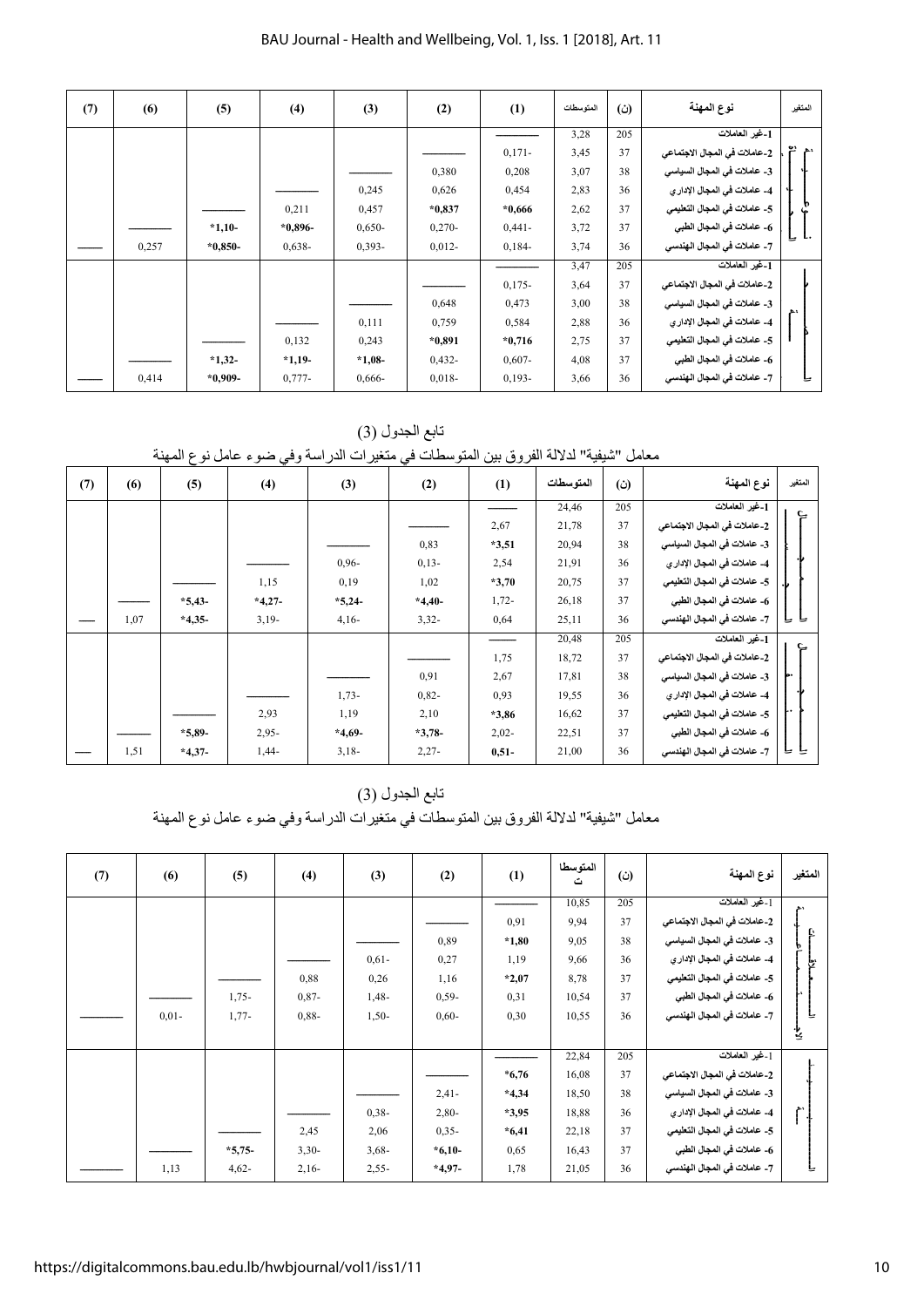تابع الجدول (3) تابع الجدول (3) معامل "شيفية" لدلالة الفروق بين المنوسطات في منغيرات الدراسة وفي ضوء عامل نوع المهنة

| (7) | (6)  | (5)      | (4)      | (3)       | (2)      | (1)      | المتوسطات | $\ddot{\omega}$ | نوع المهنة                   | المتغير    |
|-----|------|----------|----------|-----------|----------|----------|-----------|-----------------|------------------------------|------------|
|     |      |          |          |           |          |          | 219,55    | 205             | [_غير العاملات               |            |
|     |      |          |          |           |          | 13,97    | 205,57    | 37              | 2-عاملات في المجال الاجتماعي | ەھر<br>ە ھ |
|     |      |          |          |           | 8,51     | $*22,49$ | 197,05    | 38              | 3_ عاملات في المجال السياسي  |            |
|     |      |          |          | $10,16-$  | $1,65-$  | 12,32    | 207,22    | 36              | 4- عاملات في المجال الإدار ي |            |
|     |      |          | 13,14    | 2,97      | 11,48    | $*25,46$ | 194,08    | 37              | 5- عاملات في المجال التعليمي |            |
|     |      | $29,86*$ | $16,72-$ | $26,89-*$ | $18,37-$ | $4,39-$  | 223,95    | 37              | 6- عاملات في المجال الطبي    |            |
|     | 8,64 | $21,22*$ | $8,08-$  | $18,25-$  | $9,73-$  | 4,24     | 215,31    | 36              | 7- عاملات في المجال الهندسي  | n          |
|     |      |          |          |           |          |          |           |                 |                              |            |
|     |      |          |          |           |          |          |           |                 |                              | ᄂ          |

وبالنظر إلى الجدول (3) يتضح ما يلي:

- 1. بالنسبة إلى المقياس المستقل نو عية الحياة العامة، من مقياس نو عية الحياة
- حصب لت عينة السبيدات غير العاملات على منوسبط درجات أعلى من عينة العاملات في المجال التعليمي، وكانت الفروق دالة لصالح عينة السيدات غير العاملات.
- كانت الفروق دالـة بين مجموعـة العـاملات في المجـال الاجتمـاعي، والعاملات في المجال التعليمي (متوســـط عينة العاملات في المجال الاجتماعي أعلى).
- كما كانت الفروق دالة بين مجموعة العاملات في المجال الإداري، والعاملات في المجال الطبي (متوســـط العاملات في المجال الطبي أعلى).
- وكانت الفروق دالة بين مجموعة العاملات في المجال التعليمي، والعاملات في المجال الطبي، والعاملات في المجال الهندســـي. حيث حصـلت عينة كل من العاملات في المجال الطبي، والعاملات في المجال الهندسـي على متوسـط درجات أعلى من العاملات في المجال التعليمي.
	- 2. بالنسبة إلى المقياس المستقل الصحة العامة، من مقياس نوعية الحياة
	- ظهرت فروق دالة بين منوسطي درجات عينتي غير العاملات، والعاملات في المجال التعليمي (منوسط غير العاملات أعلى).
- ظهرت فروق دالـة بين متوســـطي درجات عينتي العاملات في المجال الإداري، والعاملات في المجال التعليمي (متوســـط عينة العاملات في المجال الإدار ي أعلى).
- كما ظهرت فروق دالة بين متوسطي درجات عينتي العاملات في المجال السياسي، والعاملات في المجال الطبي (حصلت عينة العاملات في المجال الطبي على متوسط درجات أعلى).
- وكانت الفروق دالـة بين متوســـطي درجات عينتي العاملات في المجال الإداري، والعاملات في المجال الطبي لصــــالح عينة العاملات في المجال الطبي.
- كما ظهرت فروق دالـة بين متوســـط درجات عينتي العاملات في المجال التعليمي، والعاملات في المجال الطبي، لصــــالح عينة العاملات في المجال الطبي، والعاملات في المجال الهندســي، والعاملات في المجال التعليمي، لصــالح عينة العاملات في المجال الهندسي.
	- بالنسبة إلى المقياس الفر عي، المجال الجسمي:
- ظهرت فروق دالة بين متوســـط درجات عينة غير العاملات، والعاملات في المجال الســـياســـي، والعاملات في المجال التعليمي (متوسط غير العاملات أعلى).
- كما ظهرت فروق دالة بين متوسط درجات عينة العاملات في المجال السياسـي، والعاملات في المجال الطبي (متوسـط درجات العاملات في المجال الطبي أعلى).
- ظهرت فروق دالة بين متوسط درجات العاملات في المجال الإداري، والعاملات في المجال الطبي (متوسط درجات العاملات في المجال الطبي أعلى).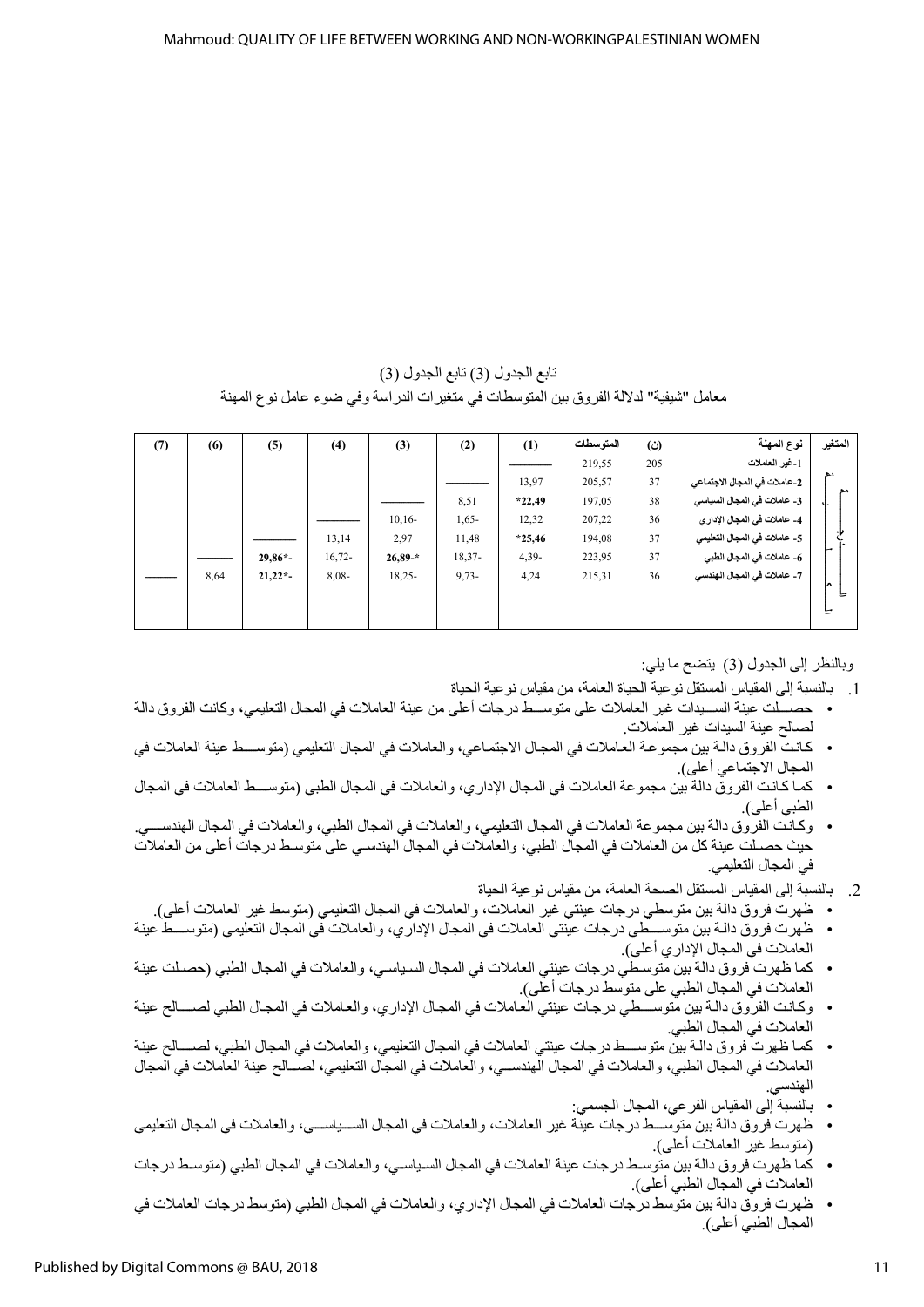- بالنسبة إلى المقياس الفر عي، المجال النفسي:
- ظهرت فروق دالة بين متوســـط درجات عينـة غير العاملات والعاملات في المجال التعليمي، والعاملات في المجال الهندســـي (منوسط درجات غير العاملات أعلى).
- ظهرت فروق دالـة بين متوســــط درجات عينة العاملات في المجال الاجتماعي، والعاملات في المجال الطبي (متوســـط درجات العاملات في المجال الطبي أعلى).
	- بالنسبة إلى المقياس الفر عي، العلاقات الاجتماعية:
- ظهرت فروق دالة بين متوسط درجات عينة السيدات غير العاملات، وعينة العاملات في المجال التعليمي (متوسط درجات عينة غير العاملات أعلمي).

**بالنسبة إلى المقياس الفرعي البيئة:**

- ظهرت فروق دالـة بين متوســــط درجات عينة غير العاملات، وكل من عينات العاملات في المجال الاجتماعي، والعاملات في المجال السياسي، والعاملات في المجال الإداري، والعاملات في المجال التعليمي (متوسط درجات عينة السيدات غير العاملات أعلى).
- ظهرت فروق دالة بين منوســط درجات عينة العاملات في المجال الاجتماعي، والعاملات في المجال الطبي (منوســط درجات العاملات في المجال الطبي أعلى)، وبين عينة العاملات في المجال الاجتماعي، والعاملات في المجال الهندسي (متوسط درجات العاملات في المجال الهندسي أعلى).
- كما ظهرت فروق دالة بين منوســـط درجات عينة العاملات في المجال التعليمي، وعينة العاملات في المجال الطبي (منوســـط درجات عينة العاملات في المجال التعليمي أعلى).
	- بالنسبة إلى الدرجة الكلية في مقياس نوعية الحياة:
- ظهرت فروق دالة بين متوســـط درجات عينة غير العاملات، وكل من عينتي العاملات في المجال الســـياســـي، والعاملات في المجال التعليمي (متوسط درجات عينة غير العاملات أعلى).
- كما ظهرت فروق دالة بين متوسط درجات عينة العاملات في المجال السياسي، والعاملات في المجال الطبي (متوسط درجات عينة العاملات في المجال الطبي أعلى).
- كما ظهرت فروق دالة بين متوسط درجات عينة العاملات في المجال التعليمي، وكل من العاملات في المجال الطبي، والعاملات في المجال الهندسي (منوسط درجات العاملات في المجال الطبي، والعاملات في المجال الهندسي أعلي).

#### **الدراسات ا 2.2 لسابقة**

بالنظر إلى الجدول (3) تبين أن قيمة "ف" دالة عند 0,01 في كل متغير ات الدر اسة، ولتحديد اتجاه الفروق بين عينتي الدراسة من السيدات الفلسطينيات العاملات والسيدات الفلسطينيات غير العاملات، تم حساب قيمة "ت" لدلالة الفروق بين المتوسطات. فظهرت فروق دالة بين عينة السيدات الفلسطينيات العاملات، وعينة السيدات الفلسطينيات غير العاملات في المجالات المختلفة لنو عية الحياة، حيث حصـــلت عينة الســـيدات غير العاملات على متوســـط درجات أعلى في المجالات الأتية: الجسمي، والنفسي، والعلاقات الاجتماعية والبيئة. في حين حصـلت عينة السـيدات العاملات على متوسـط درجات أعلى من عينــة الســـــيدات غير الـعـاملات على الـدرجــة الكليــة لمقيــاس نو عيــة الـحيـاة. وهذا يشـــــير إلى أن نو عية الـحياة في المجالات الأربعة الســابقة: الجســمي، والنفســي، والعلاقات الاجتماعية والبيئة، لدى العينة غير العاملة أفضــل من العينة العاملة. ولم تكن هذه النتيجة متوقعة على الأقل في مجال العلاقات الاجتماعية بالنســبة للعينة العاملة، حيث كان هناك تصـوراً أن المرأة الفلسـطينية العاملة قد يكون لها شـبكة علاقات اجتماعية أعلى من نظيرتها غير العاملة ولاسـيما بالنسـبة للمجتمع الفلسطيني في لبنان و غير ها من الدول العربية. ومن ثم، فإن الباحثة تتصـور أن السيدات غير العاملات أكثر رضـا عن علاقاتهن الاجتماعية وما يقدمه لهن الأخر من دعم وتشـجيع. وقد يكون هذا التفسـير مقبولاً حيث أن السـيدة العاملة قد تجد بعض الصمعوبات في علاقاتها الاجتماعية نظراً لعامل التنافس الذي قد بظهر في مجال العمل الذي قد يشـوّه في بعض الأحيان عوامل الدعم والتشجيع الذي يقدمه الأخر لها وزيادة أعبائها والتزاماتها الأسرية التي قد تجعل علاقاتها الاجتماعية محددة إلى درجة كبير ة.

- من ثم فإن الباحثة تفسـر رضــا السـيدات غير العاملات عن علاقتهن الاجتماعية قد تكون نتيجة أنهن لديهن متسـع من الوقت لبناء شبكة علاقات اجتماعية، وأن الضغوط التي تتعرض لها المرأة غير العاملة تنحصر ربما في أمور الأسرة والابناء بالمقارنة بالسيدات العاملات (زعيتر ، 2011).
- من نـاحيـة أخرى، قد يكون مرد ارتفـاع متوســــطـات درجـات العينـة غير العـاملة مقارنة بالعينة العاملة في المجالات ً المختلفة: الجسمي، والنفسـي، والعلاقات الاجتماعية والبيئة، إلى أن السـيدة غير العاملة هي أقل شـعوراً بالألم البدني وأكثر ســـهولة في الحركة، والنوم، والطاقة، والنشـــاط، مقارنة بالســيدة العاملة، التي ربما تعاني من زيادة معدلات الأعراض الجســمية؛ نظراً لما تتعرض له من ضـــغوطات مهنية جســيمة (عبد الخالق،2010). كما أن العينة غير العاملة أقل احتكاكاً بالمجتمع فلا تتعرض إلى ضغوطاته المختلفة سواء على الصـعيد الجسمي أو النفسي أو العلاقات الاجتماعية أو البيئي وذلك لكل مجال من مجالات نوعية الحياة بشـكل مسـتقل (زوزو، 2004). وهذا ما أكدته أيضــأ در اسة مبارك(2012)، حيث وجدت نتائج در استها أن النساء العاملات أقل شعور اً بجودة الحياة من ربات البيوت.
- ومن ناحية أخرى، فإن حصــول عينة الســيدات العاملات على متوســط درجات أعلى مقارنةً بعينة الســيدات غير العاملات في الدرجة الكلية لمقياس نو عية الحياة، فقد يكون مرد ذلك إلى أن الســـيدة العاملة أكثر انفتاحاً على المجتمع الخارجي، ومن ثم، فإن لديها فرصــــة للاحتكاك، ومواجهة المشـــكلات التي يتعرض لها المجتمع الفلســطيني، ولديها الفرصة لطرح القضية الفلسطينية في المؤتمرات، والندوات، وورش العمل التي تجري في لبنان، وخارجه. فهذا كله،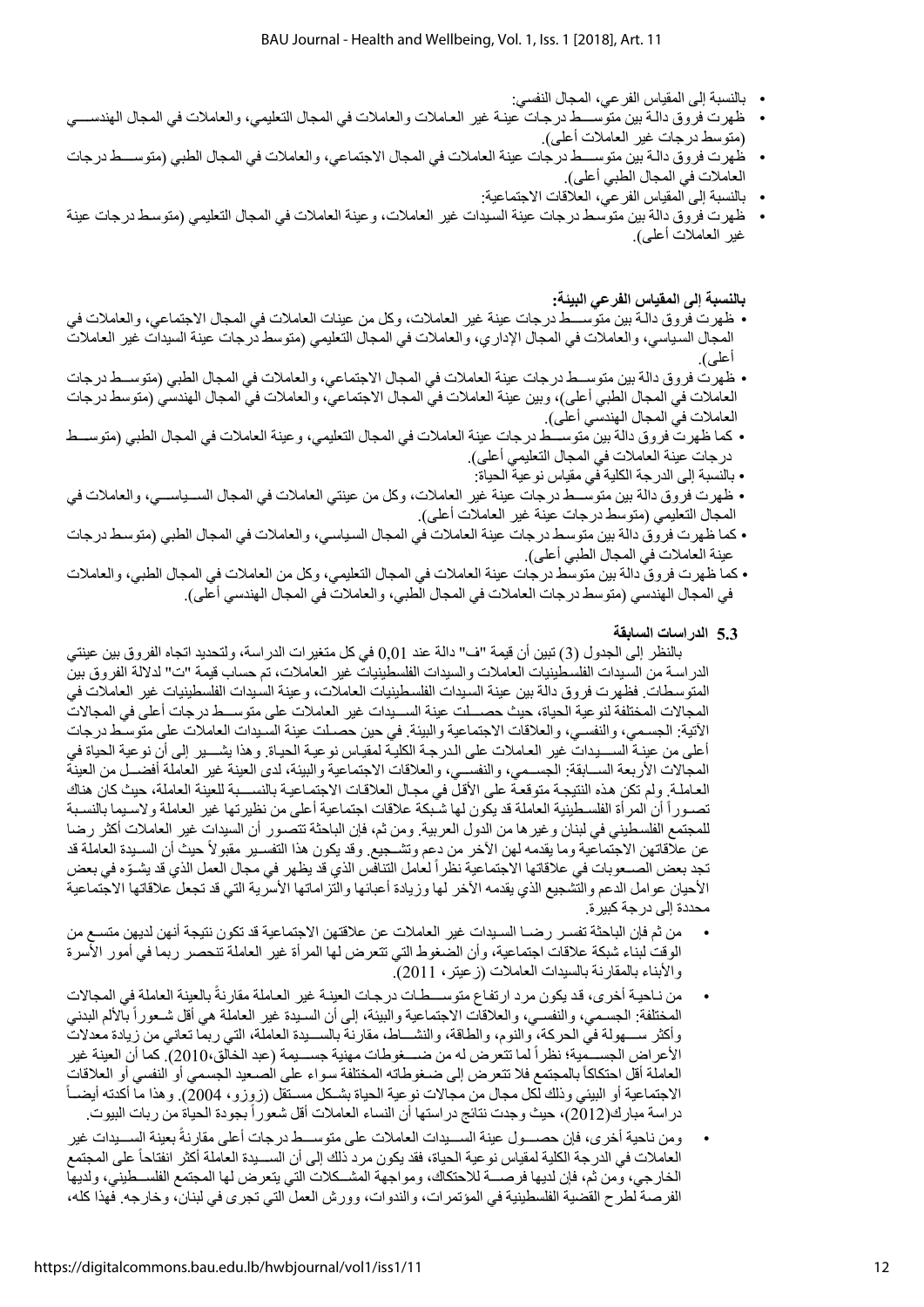يتيح لها اكتســــاب مهارات جديدة، قد يكون لها دور فاعل في تفهم مجالات نوعيـة الحيـاة ( , Birdman, 2003 .)Mahmoud, 2009

- وعند تحديد اتجاه الفروق في ضسوء نوع المهنة، وباســتخدام معامل "شــيفييه" لدلالة الفروق بين المتوســطات، فقد تمتعت عينة السـيدات غير العاملات بنو عية حياة عامة أفضـل من العاملات في المجال التعليمي، بحيث كانت الفروق دالة، مما يشير إلى أن السيدة غير العاملة تتصف بنو عية حياة عامة أفضل من عينة العاملات في المجال التعليمي.
- كما أن عينة العاملات في المجال الاجتماعي، يتمتعن بنو عية حياة عامة أفضل من عينة العاملات في المجال التعليمي. أي أن العاملات في المجال التعليمي يعانين من ضـــغوط نفســية ومهنية تؤثر في نوعية الحياة العامة لديهن: فالمعلمة الفلسطينية تتعرض لضغوطات مهنية كبيرة، سواء على صعيد حقوقهن، أو نوعية الطلاب الذين يتعاملن معهم؛ فتتأثر نو عية حياتهن العامة، ويكون لها مر دود سالب عليهن. ويؤيد هذه النتيجة ما جاء في بيان ر ابطة المعلمين الفلسطينيين الذي أشـار إلى ما أصـدرته الأونروا من قرارات غير مدروسـة أدت إلى معاناة المعلمين والمعلمات من ضغوط مهنية ونفسية، مثل ترقية درجات المعلمين بشـرط العشـر سـنوات، بينما حصـل المدراء على الترقيات دون شـرط العشـر سنوات (رابطة المعلمين الفلسطينيين، 2005).
- وهذا يدل على مدى معاناة المعلمة الفلسطينية. وينسحب الأمر ذاته على عينة السيدات العاملات في المجال الإداري، والعاملات في المجال الطبي، حيث إن العاملات في المجال الطبي يتمتعن بنو عية حياة عامة أفضـل من العاملات في المجال الإدار ي. وربما يرجع ذلك إلى طبيعة عمل الطبيبة، حيث إنها أكثر وعياً بمتغير ات نوعية الحياة الأفضل.
- وبناءً على ما تقدّم، ترى الباحثة أنه ينبغي أن تولى الحكومة الفلسطينية، وصـنّاع القرار لدى المجتمع الفلسـطيني في لبنان مهنة التعليم اهتماماً، وكذلك وضع المعلمات الفلسطينيات، فمن الواضح أنه يحتاج إلى رعاية وإعادة نظر .
- وتتأكد هذه النتيجة مرة ثانية بالنسـبة إلى المقياس المسـنقل للصـــحة العامة من مقياس نوعية الحياة، حيث كانت عينة السسيدات غير العاملات، و عيننا العاملات في المجال الطبي، والعاملات في المجال الهندســي أكثر صـــحة عامة من العاملات في المجال التعليمي، أي أن الظروف الصــــحيـة المحيطـة بتلك العينـات أفضــــل من العـاملات في المجال التعليمي. وهذا يؤكد أن المعلمة تنخفض لديها الصــحة العامة. يليها مباشــرة عينة العاملات في المجال الإداري، حيث حصــلْن على متوســط درجات أقل في مقياس الصـــحة العامة مقارنةً بالعاملات في المجال الطبي. وتتأكد هذه النتيجة مرة أخرى في المجال الجســمي، حيث كانت عينة الســيدات غير العاملات، والعاملات في المجال الطبي أكثر تمتعاً بنو عية حياة أفضــــل في المجـال الجســـمي، مقارنـةً بعينـة العـاملات في المجـال الاجتماعي، والعاملات في المجال السياسي، والعاملات في المجال الإداري. فمن وجهة نظر الباحثة، إن العمل الإداري أو التعليمي لا يوجد فيه النشاط الجســـمي والحركي الذي تتمتع بـه العـاملات في المجـال الطبي، وربمـا لا يوجد لـديهن الوعي الكافي إدر اك النوعية الجيدة للصحة الجسمية.
- ويبدو أن العاملات في المجال الطبي أكثر تمتعاً بنو عية حياة جيدة في المجال النفسـي، وينسـحب الأمر ذاته على عينة غير العاملات، فيبدو أنهن أكثر اســـنقراراً في المجال النفســــي، وهن أقل توتراً، واكتئاباً مقارنةً بعينة العاملات في المجال التعليمي، وعينة العاملات في المجال الاجتماعي.
- أمـا بـالنســـبـة إلـى العلاقات الاجتمـاعيـة، فكـانـت عينـة غير العـاملات أكثر ارتفاعاً مقارنـةً بعينة العاملات في المجال التعليمي، وقد يكون مرد ذلك إلى طبيعة السسيدة الفلسسطينية غير العاملة التي تجد الوقت الكافي لتكوين علاقات اجتماعية إيجابية مع الجيران، ومع مؤسسات المجتمع المدني، وأيضـاً، في الأعمال التطوعية للمجتمع الفلسطيني في لبنان، مقارنة بعينة العاملات في المجال التعليمي (هواري، 2010).
- يبدو ، من خلال نتائج هذه الدراســـة، أن عينة الســـيدات غير العاملات أكثر شـــعوراً بالأمان في حياتهن اليومية، وأن البيئة التي عشن فيها صـحية، وتمدهن بالمعلومات التي يحتجن إليها في حياتهن اليومية، وأنهن لديهن فرصـة جيدة في استثمار وقت فراغهن، مقارنة بعينة العاملات في المجال الاجتماعي، والعاملات في المجال السياسي، والعاملات فيّ المجال الإدار ي، والعاملات في المجال التعليمي. ويبدو أن هذه النتيجة تنطبق على عينتي العاملات في المجال الطبي، والعاملات في المجال الهندسي، اللواتي ببدو أنهن راضـيات عن متغيرات البيئة المحيطة بهن. وهو ما تدعمه دراسـة "ساكسينا" (Saxena,1996) على المجتمع الهندي التي قارنت بين الأمهات العاملات وغير العاملات في الرضا عن الحياة، وإدراك السـعادة. وأوضــحت النتائج أن غير العاملات كن أكثر رضــا عن حياتهن، وأكثر إدراكاً للسـعادة من العاملات.
- أمـا فيمـا يتعلق بـالدرجـة الكلية لمقياس نوعية الحياة، فكانت عينة غير العاملات أكثر تمتعاً بنوعية حياة مقارنة بعينتي العاملات في المجال الســـياســــي، والعاملات في المجال التعليمي. وعينتا العاملات في المجال الطبي، والعاملات في المجال الهندســـي أكثر تمتعاً بنو عية حياة كلية مقارنة بعينتي العاملات في المجال الســياســـي، والعاملات في المجال التعليمي.
- ومن ثم، فإن نتيجة الفر و ق بين المتوســطات فيما يتعلق بنو عية الحياة بأبعادها الأربعة، والدرجة الكلية، كانت لصــالح العينات غير العاملات، والعاملات في المجال الطبي، والعاملات في المجال الهندســـي وقد يعزى ذلك إلى أن عينة السيدات غير العاملات، أقل تعرضاً للضغوط من عيّنات الدراسة الأخرى من السيدات العاملات، ولا سيما العاملات في المجال التعليمي. وربمـا كـانـت العـاملات في المجـال الطبي، والعـاملات في المجال الهندســــي يعملن في ظروف أفضــــل، وهن أكثر وعيـاً وخبرة بحكم طبيعـة مهنتهن عن نوعيـة الحيـاة، مقـارنــة بـالعـاملات في المجـال التعليمي، والعاملات في المجال السياسي، والعاملات في المجال الإداري تلك المهن الثلاث الأخيرة التي يعزى انخفاض نوعية الحياة لدى العاملات فيهن إلى طبيعة المهنة التي تتضمن التعامل مع أنواع معينة من الضـغوط الأكاديمية، كالعاملات في مجال التعليم، أو الشـــؤون الاجتماعية في لبنان. وهو ما أكدته دراســـة "باندي" (Pandy,1996) التي هدفت إلى تحديد الفروق بين المرأة العاملة وغير العاملة في التوافق مع الضــغوط الناتجة عن الزواج، والمشـكلات الاجتماعية،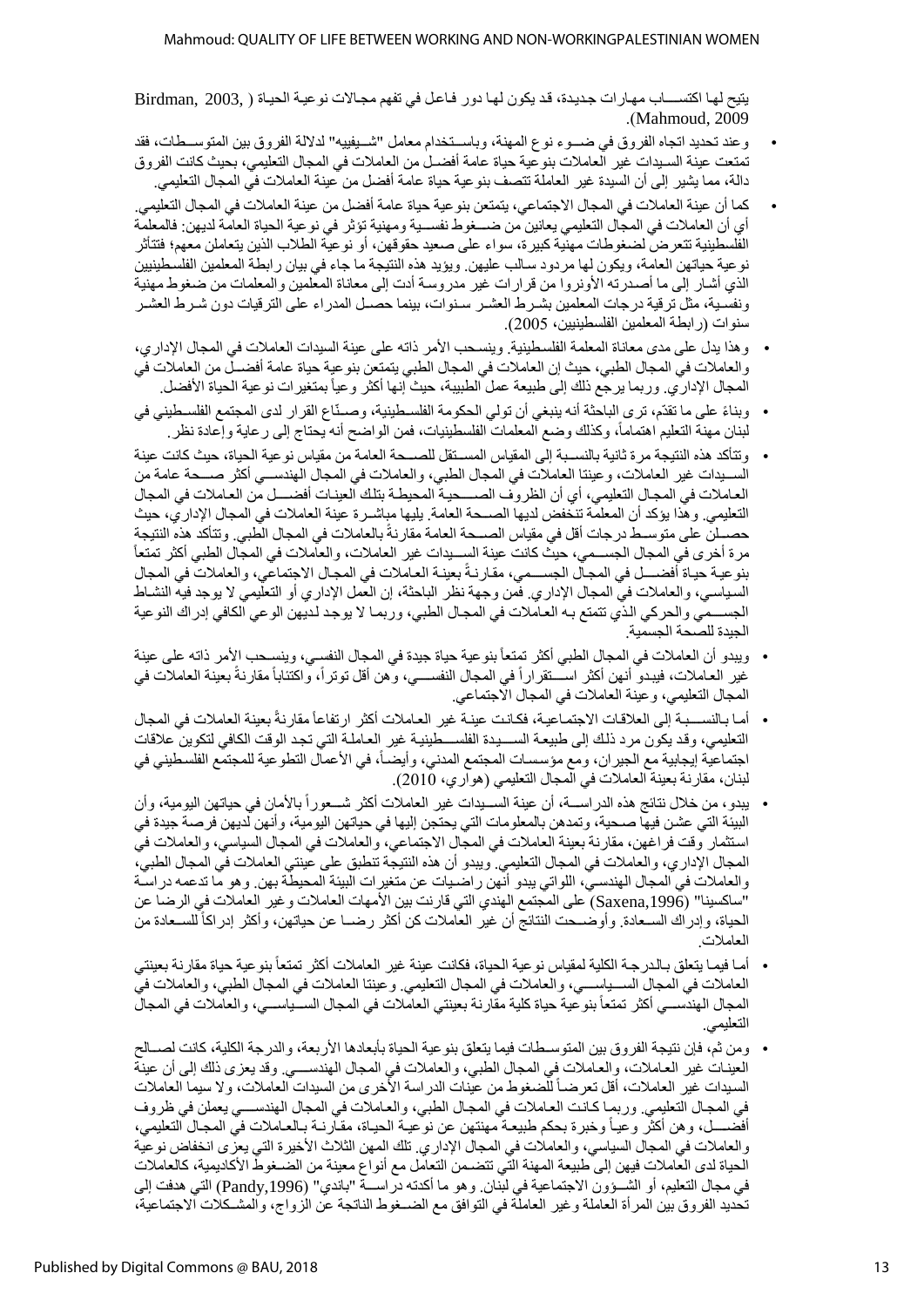مما يوضــح أن عمل المرأة أثّر بشــكل ســلبي على قدرتها على التوافق مع المشــكلات، والضـــغوط التي تواجهها في حياتها الزوجية، والاجتماعية.

- كما أن حصول عينة العاملات: في المجال التعليمي، والعاملات في المجال الاجتماعي على متوسط درجات أعلى في عامل العصـابية، مقارنةً بالعينات غير العاملات، وعينتي العاملات في المجال الطبي والعاملات في المجال الهندسي، فقد يعزى ذلك إلى أن الضـــــغوط النفســــية، والاجتماعية، والمهنية، التي تحيط بعينتي العاملات في المجال التعليمي، والعاملات في المجال الاجتماعي جعلتهن أكثر عصـــابية من العينات الأخرى موقع المقارنة. إذ يبدو أنهن (العاملات في المجال التعليمي والعاملات في المجال الاجتماعي) أكثر قلقاً، وعدائية، وتعرضــــاً للانجراح نظراً إلى طبيعة المشــكلات التي تتعرضـــن لها، فهذه المشــكلات من النوع الذي يتطلب بناء نفســياً قوياً، ومثابرة ونضـــالأ من أجل الإنجاز ، ومن ثم، يبدو أن طبيعة المهنتين تزيد من معدلات العصـــــابية لدى العاملات في المجال التعليمي والعاملات في المجـال الاجتمـاعي. وقد أكّد ذلك " كيوان" في دراســـتـه عـام 2010 حيـث تبين لـه أن العـاملات في المجـال الاجتماعي، في المجتمع الفلسـطيني، يواجهن ضــغوط عمل كثيرة، حيث يمكن لكل واحده منهن أن تتعامل في أحسـن حال مع خمســـين حـالّـه إلا أنهـا حـاليـاً تعمل كـل واحدة مع أكثر من مئـة حـالـة، وفي ظروف اقتصــــاديـة صــــعبـة (كيوان،2010، ص 108).
- وبهذا، فقد تحقق الفرض الأول بشــكل جزئي، حيث ظهرت فروق دالة بين عينتي الدراســـة الســيدات الفلســطينيات العاملات/ والسيدات الفلسطينيات غير العاملات في جميع المتغيرات، فيما عدا نوعية الحياة العامة، والصحة العامة.
- كمـا ظهرت فروق دالـة في ضـــوء عـامـل نوع المهنـة في معظم المهن المختلفـة، حيث لم تظهر فروق دالـة بين المتوسطات في جميع المهن موضع الدراسة.

## **2. نتائج الدراسة:**

- هدفت هذه الدر اسة إلى فحص نو عية الحياة لدى عينة السيدات الفلسطينيات العاملات و عينة السيدات الفلسطينيات غير العاملات من اللاجئات الفلسطينيات المقيمات في لبنان ٍ وقد هدفت الدراسة إلى فحص الفروق الدالة في نوعية الحياة، وفي ضوء عامل نو ع المهنة.
- وقد أسفرت نتائج هذه الدراسة عن أن عينة السيدات العاملات حصلت على متوسط درجات أعلى في المقياس الكلي لنوعية الحياة بالمقارنة بعينة السيدات غير العاملات. مما يدل على أن السيدة العاملة الفلسطينية في لبنان لديها انفتاح على المجتمعات، وعلى طرح قضايا المجتمع الفلسطيني، وعلى الاحتكاك، ومحاولة التحسين من نوعية حياتها وحياة المجتمع الذي تنتمي إليه، سواء أكانت طبيبة، أم مهندسة، أم سياسية، أم تعمل في المجال الاجتماعي. وانخفضت نوعية الحياة لدى عينة العاملات في المجال التعليمي في مجالات: نوعية الحياة العامة، والصحة العامة، والمجال الجسمي، والمجال النفسي، ومجال العلاقات الاجتماعية، مما يدل على أن فئة المعلمات تنخفض لديهن مكونات نوعية الحياة المرجوة نظراً إلى ما يحيط بهن من غبن مهني في المدارس الفلسطينية في لبنان، ومن الظروف المعيشية اليومية. حيث إن المدارس تواجه كثيراً من الصعوبات والتحديات مثل اكتظاظ الصفوف، وتدهور المستوى التعليمي للطلاب، وانخفاض ميزانية التعليم، وصعوبة تطبيق المناهج الحديثة في التعليم لأسباب مادية وتكنولوجية. كل هذه الظروف تنعكس على حياة الكادر التعليمي وخاصة المعلمات؛ لأن الظروف الحياتية للفلسطينيين، خاصة النساء، صعبة جداً؛ فالمخيمات تعاني من فقر البنية التحتية مثل البناء العشوائي وغير الصحي، وعدم ثىرعية الكهرباء، وانقطاعها معظم الوقت، وعدم توفر مياه الشرب، والكثافة السكانية، كما تكثر الأفات الاجتماعية، والاضطرابات النفسية نظراً إلى عدم تمتعهم بالحقوق المدنية كونهم لاجئين. وفوق كل ذلك، دوام المعلمة لا ينتهي بانتهاء دوام المدرسة، حيث يستكمل في المنزل من ناحية التحضير ، والتصحيح، واستخراج الدرجات.

#### **قائمة المراجع**

- أبو راسين، محمد بن حسن (2012). فعالية برنامج تدريبي مقترح لتحسين جودة الحياة لدى طلبة الدبلوم التربوي بجامعة الملك خالد بأبها. مجلة الإرشاد النفسي- مركز الإرشاد النفسي، 30، 137-234.
	- أحمد, سهير كامل (1998). در اسات في سيكولوجية الشباب. الاسكندرية: مركز الاسكندرية للكتاب.
- الأشول، عادل (٢٠٠٥). نوعية الحياة من المنظور الاجتماعي والنفسي والطبــــي، المــــؤتمر العلمي الثالث، الإنماء النفسي والتربوي للإنســـان العربي في ضـــوء جودة الحياة، كلية التربية- جامعة الز فازيق في المدة من من ١٥ ـ ١٦مارس 2005. ص ص ۳-11.
- جبر ، جبر محمد (2005): علم النفس الإيجابي. ورقة عمل منــشورة فــي وقايع المؤتمر العلمي الثالث للإنماء النفسي التربوي للإنسان العربي في ضـوء جـودة الحياة، جامعة الزقازيق، مصر ، في المدة من 15-16 مارس 2005، ص ص 93-87.
	- الجوير ، ابراهيم بن مبارك (1995). عمل المرأة في المنزل وخارجه. الرياض: مكتبة العبيكان.
- رابطة المعلمين الفلســـطينيين في لبنان (2015). بيان صــــادر عن رابطة المعلمين الفلســـطينيين في لبنان. مر جع عبر شـــبكة الإنترنت، تاريخ استرجاع الموضوع 17 تموز، 2016، http://racamp.net/a/politicnews/palmisc/5266.html
- ز عطوط، رمضـــان (2014). نوعية الحياة لدى المرضـــى المزمنين، رســالة دكتوراه (غير منشــورة) ، كلية العلوم الإنســانية والاجتماعية ، جامعة قاصدي مرباح ورقلة ،الجزائر.
- زعيتر ، هيثم (2011). المهندسون والأطباء والصيادلة الفلسطينيون محرومون من العمل في لبنان مرجع عبر شبكة الانترنت، تاريخ استرجاع الموضوع 9 أذار ، www.saidaonline.com ،2016
- زوزو، فريدة صادق (2004). أثر عمل المرأة خارج البيت على استقرار بيت الزوجية ماليزيا نموذجا، ورقة بحثية ألقيت في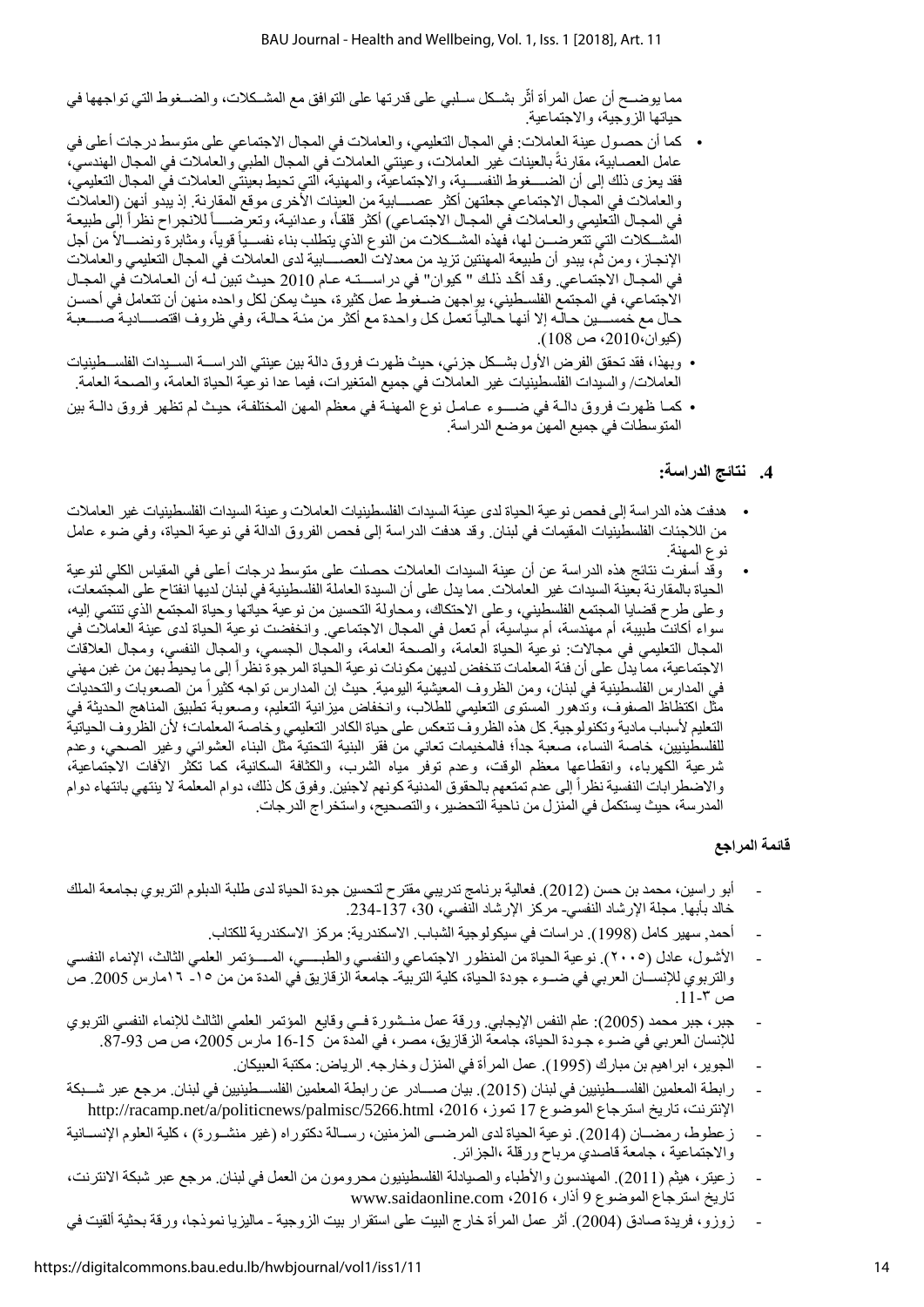المؤتمر الدولي عن ظاهرة الطلاق: الأسباب، الآثار ، العلاج، جامعة الشـار قة، الإمار ات العربية المتحدة، في المدة من 21-22 3229أبراس . .8-2 ص ص

- شـيخي، مريع (2014). طبيعة العمل وعلاقتها بجودة الحياة. دراســة ماجسـتير (غير منشـورة). كلية العلوم الإنســانية والعلوم الاجتماعية، شعبة علم النفس، جامعة أبي بكر بلقايد، الجزائر .
- الطنطاوي، رانيا أحمد (2014). برنامج قائم على لعب الأدوار وعلاقته بجودة الحياة لبعض الأطفال من ذوي الاحتياجات الخاصة. رسالة دكتور اه (غير منشورة). كلية رياض الأطفال، قسم العلوم الأساسية، جامعة القاهرة.
- عبد الخالق، أحمد (2010). المؤشـر ات الذاتية لنو عية الحياة لدى عينة من طلاب جامعة الكويت. در اسـات نفسـية، كلية العلو م الاحتماعية، جامعة الكويت،20 ، 227-246 $\,$ 
	- عبد المقصود، أماني، وشند، سميرة (2010). مقياس جودة الحياة الأسرية. القاهر ة: مكتبة الأنجلو المصر بة
- عكاشــة، فتحي، وعبد العزيز ، سـليم (2010). العلاقة بين جودة الحياة النفسـية والإعاقة اللغوية، بحث مقدّم إلى المؤتمر العلمي لكلية التربية بجامعة كفر الشيخ بعنوان "جودة الحياة كاستثمار للعلوم التربيوية والنفسية"، في المدة من 13 -14 أبريل 2010، ص ص .32-8
- فر انكل، فيكتور (1982). الإنسان بيحث عن المعنى: مقدمة في العلاج بالمعنى التسامى بالنفس ترجمة طلعت منصور . دبي: دار القلم.
- فوده, حسنه محمد إبراهيم على (2014). محددات جودة الحياة للمرأة الريفية بمحافظة الشرقية. مجلة البحوث الزر اعبة، جامعة  $1106 - 1097$  (41 – 1108 – 1093)
- الكرخي ، خنســاء نور ي) 1021). جودة الحياة لدى المر شــدين التربويين و علاقتها بالذكاء الانفعالي، رســالة ماجسـتير (غير منشور ة) ، كلبة التربية الاساسية - جامعة دبالى، العراق.
	- كيوان، مأمون (2010). فلسطينيون في وطنهم لا دولتهم. بيروت: مركز الزيتونة للدراسات والاستشارات.
- مبارك، بشـري (2012). جودة الحياة وعلاقتها بالسـلوك الاجتماعي لدى النســاء المتأخرات عن الزواج، مجلة كلية الآداب،  $771 - 714$  حامعة بغداد، 49
- المحرزي، راشد بن سـيف، وحسـن، عبد الرحمن سـعيد، وابر اهيم، محمود محمد (2006). جودة الحياة و علاقتها بالضـغوط النفسية واستر اتيجيات مقاومتها لدى طلبة جامعة السلطان قابوس. وقائع ندوة علم النفس وجودة الحياة. جامعة السلطان قابوس، مسقط، في المدة من 17 -19 ديسمبر 2006، ص ص 289 -303.
- منصور، طلعت (2005). الصحة النفسية كسياسة اجتماعية من أجل جودة الحياة. بحث مقدم إلى المؤتمر الدولي الثاني بعنوان الصحة النفسية في دولة الكويت، الكويت: مكتب الإنماء الاجتماعي، في المدة من 1-4 ابريل 2005، ص ص 343-372.
- هاشم، سامي محمد (2001). جودة الحياة لدى المعوفين جسمياً والمسنين وطلاب الجامعة، مجلة الإرشاد النفسي، جامعة عين  $180 - 125$  .13 أغاهر ة، 13
- هواري، وفيق (2010). مـأســــاة اللاجئين الفلســـطينيين. مرجع عبر شـــبكـة الانترنـت، تـاريخ الـدخول 17 تموز، 2016: [www.altawhid.org](http://www.altawhid.org/)
	- **-** Abdel Khalek, Ahmad, & El Nayal, Mayssah (2015). Quality of life and insomnia among sample of Lebanese undergraduates. Paper presented at the 22nd International Scientific Conference, held at the Holly Spirit University of Kaslik in the period 14-15 April 2016
	- **-** Andelman, R., Attkisson, C., Zima, B., & Rosenblatt, A. (1999). The Use of psychological testing for treatment planning and outcome assessment. Outcome Assessment. New Jersey: Lawrance Erlbaum Associates, pp 136-155.
	- **-** Birdman, J. (2003). An essay on the woman problem. Retrieved April 17, 2015 from www.thebirdman.org/index/temp-birdmansweeklyletter.html
	- **-** Coulter, L. (1997). Health-related application of quality of life. In R.L. Schalock (Ed.). Quality of life: Application to persons with disabilities, Washington DC: American Association on Mental Retardation, 2, 95-103.
	- **-** Diener, E., Lucas, R., & Smith, H. (1999). Subjective well-being. Three decades of progress. Psychological Bulletin, 125, 276-302.
	- **-** Dodson, E. (1994). Quality of life measurement in children with epilepsy. In M. R. Trimble & W. E. Dodson (Eds.), Epilepsy and Quality of Life. New York: Raven Press Ltd, 217 – 226.
	- **-** Felce, D. and Perry, J. (1995). Quality of life: its definition and measurement. Research developmental disabilities, 16, 51–74.
	- **-** Frank, K. (2000). Impact of a Confounding Variable on the Inference of a Regression Coefficient. Sociological Methods and Research, 29, 147-194.
	- **-** Mahmoud, O. (2009). Palestinian Refugee Women in Lebanon: Conditions and Challenges in Bourj al-Barajneh Camp. Un published report for Women's Humanitarian Organization, Lebanon. pp 1-35.